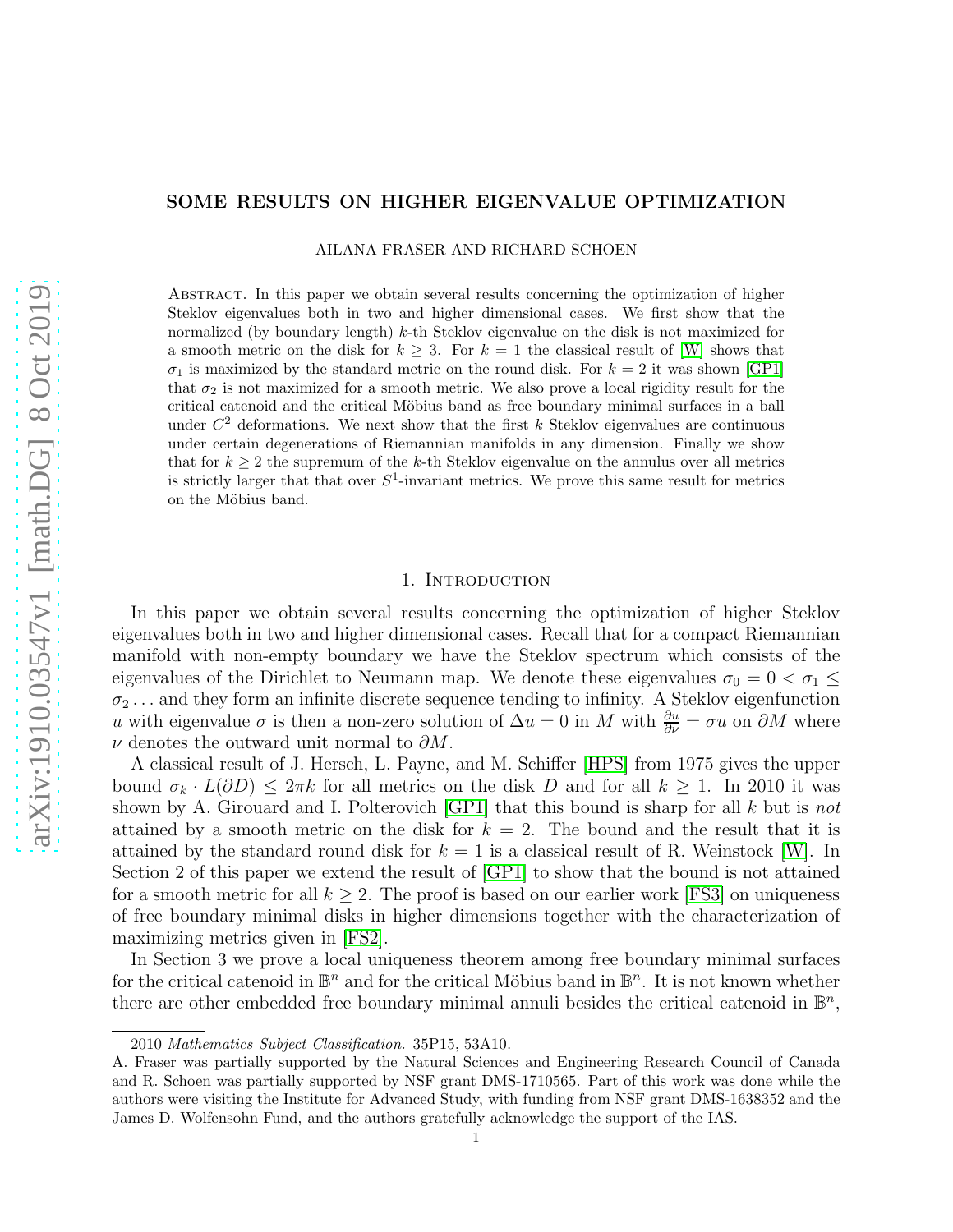#### 2 AILANA FRASER AND RICHARD SCHOEN

but we are able to show that there are none which lie in a  $C<sup>2</sup>$  neighborhood of the critical catenoid except rotates of the critical catenoid. We prove an analogous result for the critical Möbius band. These results are consequences of the work of [\[FS4\]](#page-23-2) where it is shown that the critical catenoid is the only free boundary minimal annulus with the coordinate functions being first Steklov eigenfunctions. It is also shown in [\[FS4\]](#page-23-2) that the critical Möbius band is the only free boundary minimal Möbius band with coordinate functions being first Steklov eigenfunctions.

In Section 4 we consider the question of the degenerations of Riemannian manifolds under which the first  $k$  Steklov eigenvalues are continuous. This question is important when one attempts to construct metrics which optimize an eigenvalue. We prove the following result which concerns the case in which a manifold degenerates into a disjoint union of manifolds.

<span id="page-1-0"></span>**Theorem 1.1.** Let  $M_1, \ldots, M_s$  be compact n-dimensional Riemannian manifolds with nonempty boundary. Given  $\epsilon > 0$ , there exists a Riemannian manifold  $M_{\epsilon}$ , obtained by appropriately gluing  $M_1, \ldots, M_s$  together along their boundaries, such that

$$
\lim_{\epsilon \to 0} |\partial M_{\epsilon}| = |\partial (M_1 \sqcup \dots \sqcup M_s)| \quad \text{and}
$$
\n
$$
\lim_{\epsilon \to 0} \sigma_k(M_{\epsilon}) = \sigma_k(M_1 \sqcup \dots \sqcup M_s)
$$

for  $k = 0, 1, 2, \ldots$ 

The results of [\[GP1\]](#page-24-1) may be considered as a very special case (gluing copies of the unit disk), and as is discussed there, the shape of the neck which is used in the gluing is a delicate consideration (see also [\[K2\]](#page-24-3)). This is slightly different in the cases  $n = 2$  and  $n \geq 3$ . In the case  $n = 2$  we use essentially a rectangular neck of approximately equal side and vanishingly small side lengths, while for  $n \geq 3$  we use a portion of a catenoidal hypersurface in order to avoid concentration of eigenfunctions on the neck region. There is a substantial amount of delicate analysis involved in giving a rigorous proof of this result.

We also consider the result of interior gluings such as connected sums with small necks. In this case we prove under quite weak conditions on the neck region the result.

<span id="page-1-1"></span>**Theorem 1.2.** Let  $M_1, \ldots, M_s$  be compact n-dimensional Riemannian manifolds with nonempty boundary. Given  $\epsilon > 0$  there exists a Riemannian manifold  $M_{\epsilon}$ , obtained by appropriately gluing  $M_1, \ldots, M_s$  together along there interiors, such that  $\partial M_{\epsilon} = \partial (M_1 \sqcup \ldots \sqcup M_s)$  and

$$
\lim_{\epsilon \to 0} \sigma_k(M_{\epsilon}) = \sigma_k(M_1 \sqcup \dots \sqcup M_s)
$$

for  $k = 0, 1, 2, \ldots$ 

The fact that the shape of the neck is unimportant in this theorem is consistent with the recent results of B. Colbois, A. Girouard, and A. Hassannezhad [\[CGH\]](#page-23-3) which show that up to constants the Steklov eigenvalues depend only on the geometry near the boundary of a manifold.

The combination of these results in the case  $n = 2$ , which is stated in Corollary [4.11,](#page-20-0) yields the bounds stated for the supremum of the k-th Steklov eigenvalue of a surface in the paper of R. Petrides [\[P2\]](#page-24-4).

Finally in Section 5 of this paper we explore the question of maximizing eigenvalues with symmetry imposed on the competing metrics versus maximizing over all smooth metrics. We consider this question in two specific cases of surfaces with  $S<sup>1</sup>$  symmetry group. The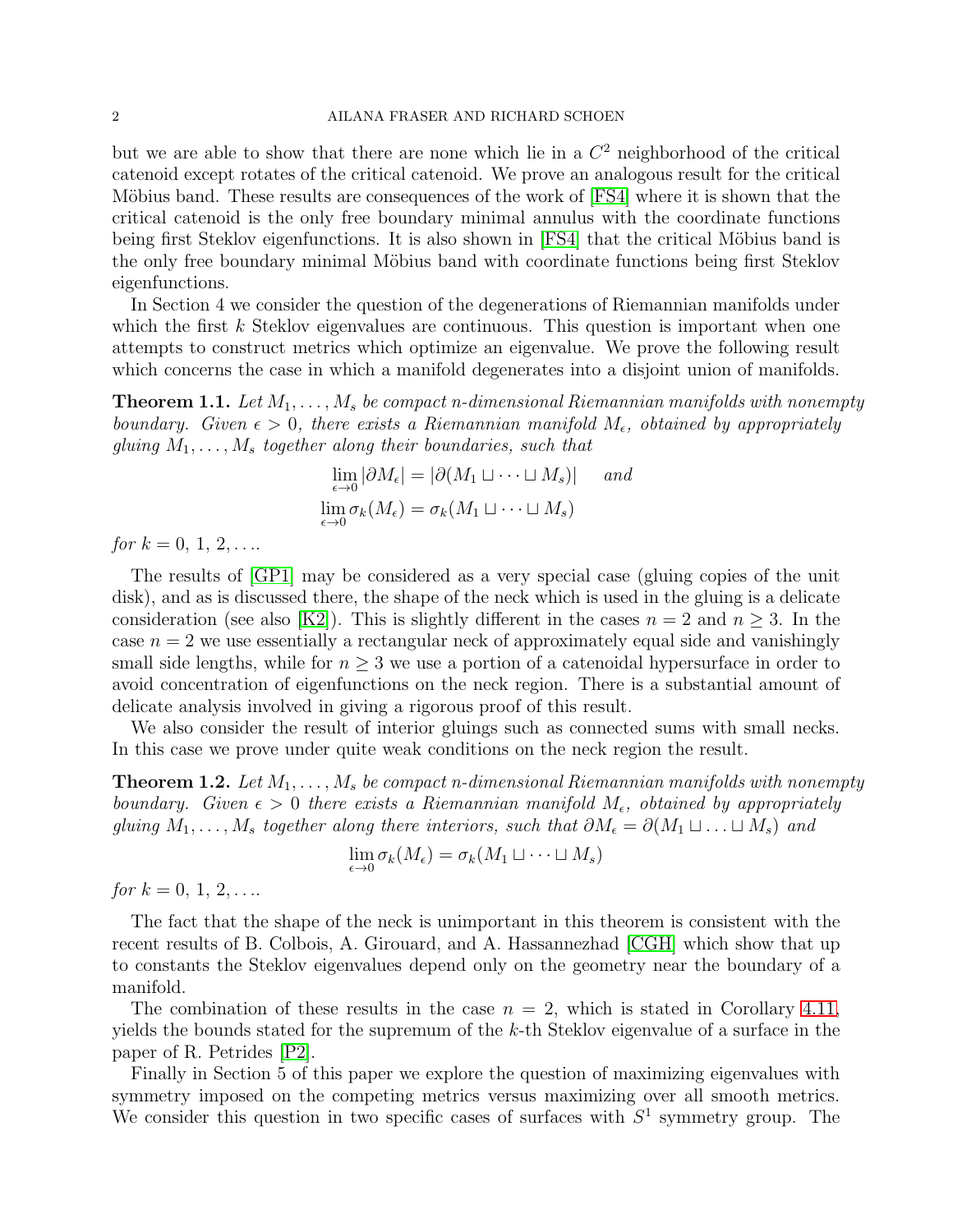first case is the annulus where one can pose the maximization question over  $S^1$ -invariant metrics or over all metrics. In the case of the annulus we showed in our earlier work [\[FS4\]](#page-23-2) that for  $k = 1$  the global maximizer is  $S^1$ -invariant, so these maxima are the same. For  $\sigma_k$ with  $k \geq 2$  we show that the supremum over all metrics is strictly larger than the supremum over  $S^1$ -invariant metrics. It was shown by X. Q. Fan, L. F. Tam, and G. Yu [\[FTY\]](#page-23-4) that for  $S^1$ -invariant metrics all  $\sigma_k$  for  $k \neq 2$  are maximized by a smooth  $S^1$ -invariant metric. In the case  $k = 2$  it is possible for a sequence of  $S^1$ -invariant metric annuli to degenerate to a pair of disks which is an explanation for why the extremal metric does not exist for  $k = 2$ . On the other hand we show that for metrics degenerating to the union of the critical catenoid and a disk the limiting value is larger, so the  $S^1$ -invariant degeneration is not optimal among general metrics on the annulus.

The second case we consider is the case of the Möbius band with  $S<sup>1</sup>$  symmetry. In this case it was recently shown by A. Fraser and P. Sargent [\[FSa\]](#page-23-5) that there is a smooth  $S^1$ invariant metric which maximizes  $\sigma_k$  for each k. In our earlier paper [\[FS4\]](#page-23-2) we showed that for  $k = 1$  the maximizer over all metrics exists and is  $S^1$ -invariant. We show here for  $k \geq 2$ the supremum of  $\sigma_k$  over all smooth metrics on the Möbius band is strictly larger than the supremum over  $S^1$ -invariant metrics.

#### 2. Simply connected surfaces

<span id="page-2-3"></span>In this section we show that if  $M$  is a simply connected surface with boundary, then for  $k \geq 2$ , the supremum of the k-th nonzero normalized Steklov eigenvalue  $\sigma_k(g)L_q(\partial M)$  over all smooth metrics on  $M$  is not achieved. There are two main ingredients in the proof. The first is the following characterization of maximizing metrics.

<span id="page-2-0"></span>**Proposition 2.1** ([\[FS2,](#page-23-1) Proposition 2.4]). If M is a surface with boundary, and  $g_0$  is a metric on M with

$$
\sigma_k(g_0)L_{g_0}(\partial M) = \max_g \sigma_k(g)L_g(\partial M)
$$

where the max is over all smooth metrics on  $M$ . Then, rescaling the metric such that  $\sigma_k(g_0) = 1$ , there exist independent k-th eigenfunctions  $u_1, \ldots, u_n$ , for some  $n \geq 2$ , that give a proper conformal immersion  $u = (u_1, \ldots, u_n) : M \to \mathbb{B}^n$  that is an isometry on  $\partial M$ ; in particular,  $u(M)$  is a free boundary minimal surface.

The second ingredient is the following minimal surface uniqueness theorem.

<span id="page-2-1"></span>**Theorem 2.2** ([\[FS3,](#page-23-0) Theorem 2.1]). Let  $u : D \to \mathbb{B}^n$  be a proper branched minimal immersion, such that  $u(D)$  meets  $\partial \mathbb{B}^n$  orthogonally. Then  $u(D)$  is an equatorial plane disk.

We now state the theorem:

<span id="page-2-2"></span>**Theorem 2.3.** Let M be a simply connected surface with boundary. For  $k \geq 1$ , for any smooth metric g on M,

$$
\sigma_k(g)L_g(\partial M) \leq 2\pi k.
$$

For  $k = 1$ , the equality is achieved if and only if g is  $\sigma$ -homothetic to the Euclidean unit disk. For  $k \geq 2$  the inequality is strict, and equality is achieved in the limit by a sequence of metrics degenerating to a union of k touching Euclidean unit disks.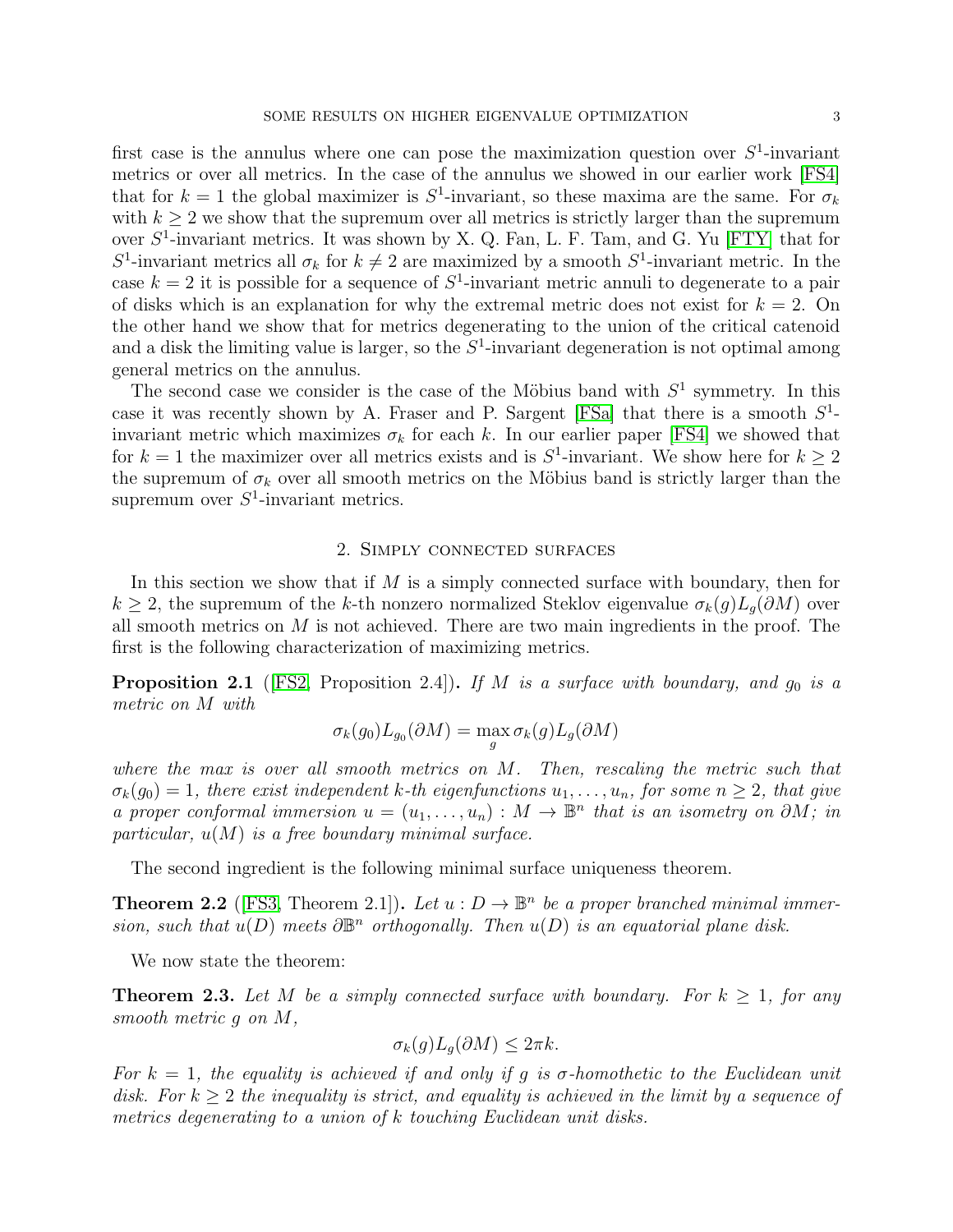*Proof.* The case  $k = 1$  is due to Weinstock [\[W\]](#page-24-0). For  $k \geq 2$  the upper bound  $\sigma_k(g)L_q(\partial M) \leq$  $2\pi k$  is due to Hersch-Payne-Schiffer [\[HPS\]](#page-24-2). Girouard-Polterovich [\[GP1\]](#page-24-1) proved that this upper bound is sharp; precisely, they show that the upper bound is achieved in the limit by a sequence of metrics degenerating to a union of k touching Euclidean unit disks. Moreover, for  $k = 2$  Girouard-Polterovich [\[GP1\]](#page-24-1) proved that the inequality is strict. We now show that the inequality is strict for all  $k \geq 2$ .

Suppose there exists a smooth metric g such that  $\sigma_k(g)L_g(\partial M) = 2\pi k$ . Since  $\sigma_k L$  is invariant under rescaling of the metric, without loss of generality, assume  $\sigma_k(g) = 1$ . Then by Proposition [2.1](#page-2-0) there exist k-th eigenfunctions  $u_1, \ldots, u_n$ , for some  $n \geq 2$ , such that

$$
u:=(u_1,\ldots,u_n):M\to\mathbb{B}^n
$$

is a proper conformal branched minimal immersion such that  $u(M)$  meets  $\partial \mathbb{B}^n$  orthogonally, and g is the induced metric on  $\partial M$ . By Theorem [2.2,](#page-2-1)  $u(M)$  is an equatorial plane disk. Thus, g is  $\sigma$ -homothetic (see [\[FS4,](#page-23-2) Definition 2.1]) to the induced metric on the Euclidean unit disk D, and so  $\sigma_k(g)L_q(\partial M) = \sigma_k(\mathbb{D})L(\partial \mathbb{D})$ . But  $\sigma_k(\mathbb{D})L(\partial \mathbb{D}) < 2\pi k$ , a contradiction.  $\Box$ 

# 3. RIGIDITY OF THE CRITICAL CATENOID AND MÖBIUS BAND

<span id="page-3-2"></span>The next natural case to consider after the disk is the annulus. In [\[FS4\]](#page-23-2) the authors proved that there exists a smooth metric that maximizes the first nonzero normalized Steklov on the annulus. Moreover, the authors proved that any maximizing metric on the annulus is σ-homothetic (see [\[FS4,](#page-23-2) Definition 2.1]) to the induced metric on the 'critical catenoid'. The critical catenoid is the unique portion of a suitably scaled catenoid which defines a free boundary surface in  $\mathbb{B}^3$ .

<span id="page-3-0"></span>**Theorem 3.1** ([\[FS4,](#page-23-2) Theorem 1.3]). For any metric on the annulus M we have

$$
\sigma_1 L \leq (\sigma_1 L)_{cc}
$$

with equality if and only if M is  $\sigma$ -homothetic to the critical catenoid.

For higher eigenvalues for the annulus there are upper bounds due to Karpukhin [\[K1\]](#page-24-5) (see also [\[GP2\]](#page-24-6)),

$$
\sigma_k(g)L_g(\partial M) \leq 2\pi(k+1),
$$

but it is an open question whether these are sharp upper bounds, and whether there exist maximizing metrics for the higher eigenvalues. For the disk, the nonexistence of metrics that maximize higher eigenvalues, Theorem [2.3,](#page-2-2) uses the minimal surface uniqueness theorem, Theorem [2.2.](#page-2-1) For the annulus, if there exists a metric that maximizes  $\sigma_k L$ , then Proposition [2.1](#page-2-0) characterizes the maximizing metric as being  $\sigma$ -homothetic to the induced metric from a free boundary minimal immersion of the annulus into  $\mathbb{B}^n$  by k-th eigenfunctions, for some  $n \geq 2$ . Although the critical catenoid is the only known free boundary minimal annulus in  $\mathbb{B}^3$ , there are many other known free boundary minimal annuli in  $\mathbb{B}^4$  [\[FTY\]](#page-23-4), [\[FSa\]](#page-23-5). The explicit characterization of the metric that maximizes  $\sigma_1 L$  in Theorem [3.1](#page-3-0) uses the following minimal surface uniqueness theorem that characterizes the critical catenoid as the only free boundary minimal immersion of the annulus into  $\mathbb{B}^n$  by *first* eigenfunctions.

<span id="page-3-1"></span>**Theorem 3.2** ([\[FS4,](#page-23-2) Theorem 1.2]). If  $\Sigma$  is a free boundary minimal surface in  $\mathbb{B}^n$  which is homeomorphic to the annulus and such that the coordinate functions are first Steklov eigenfunctions, then  $n = 3$  and  $\Sigma$  is congruent to the critical catenoid.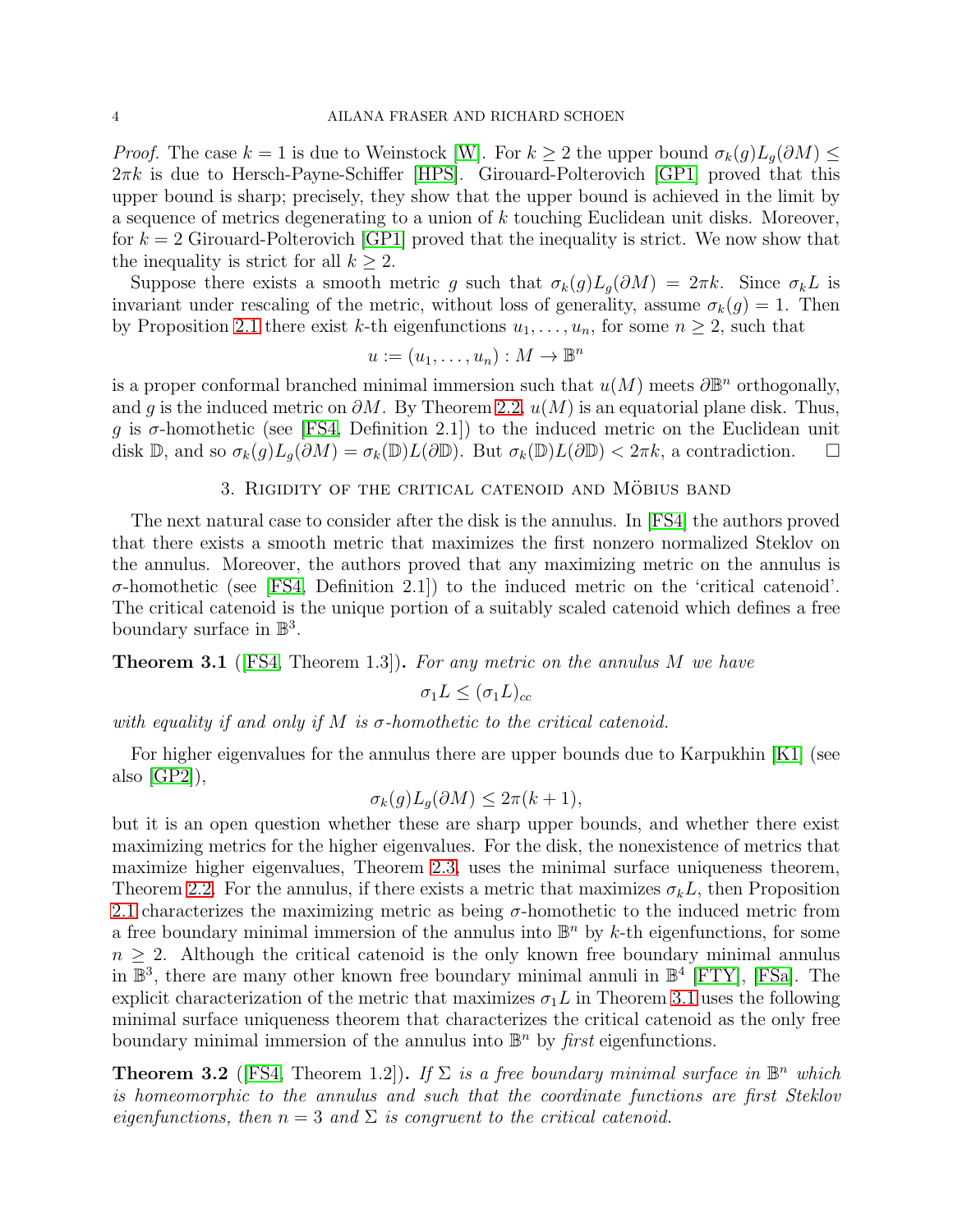A consequence of Theorem [3.2](#page-3-1) is the following local rigidity result for the critical catenoid.

<span id="page-4-0"></span>**Theorem 3.3.** Any free boundary minimal annulus in  $\mathbb{B}^n$  that is sufficiently  $C^2$ -close to the critical catenoid is a rotation of the critical catenoid.

*Proof.* Let  $\Sigma$  be the critical catenoid, and suppose that  $\tilde{\Sigma}$  is a free boundary minimal annulus in  $\mathbb{B}^n$  that is  $C^2$  close to  $\Sigma$ . We know that  $\sigma_0(\Sigma) = 0$ ,  $\sigma_1(\Sigma) = \sigma_2(\Sigma) = \sigma_3(\Sigma) = 1$ , and  $\sigma_4(\Sigma) > 1$ . Now  $\sigma_0(\tilde{\Sigma}) = 0$ , and since  $\tilde{\Sigma}$  is a free boundary minimal surface, the coordinate functions  $x^1, \ldots, x^n$  in  $\mathbb{R}^n$  restricted to  $\tilde{\Sigma}$  are Steklov eigenfunctions with eigenvalue 1. Note that the Steklov spectrum varies continuously if we take a  $C^2$  perturbation of  $\Sigma$ , [\[FS2,](#page-23-1) Lemma 2.5. Therefore, given  $\epsilon > 0$ , if  $\tilde{\Sigma}$  is sufficently  $C^2$ -close to  $\Sigma$ , then  $|\sigma_k(\tilde{\Sigma}) - \sigma_k(\Sigma)| \leq \epsilon$ . Choosing  $\epsilon$  small, this implies that  $n = 3$ , and  $\sigma_1(\tilde{\Sigma}) = 1$ . Therefore, by Theorem [3.2,](#page-3-1)  $\tilde{\Sigma}$  is congruent to  $\Sigma$ , and hence is a rotation of  $\Sigma$ .

We have a similar local rigidity result for the critical Möbius band. The *critical Möbius*  $band$  is an explicit free boundary minimal embedding of the Möbius band into  $\mathbb{B}^4$  by first Steklov eigenfunctions (see [\[FS4,](#page-23-2) Section 7]). In [\[FS4,](#page-23-2) Theorem 1.5] the authors proved that the induced metric on the critical Möbius band uniquely (up to  $\sigma$ -homothety) maximizes the first normalized Steklov eigenvalue among all smooth metrics on the Möbius band. As in the case of the annulus, the characterization of the maximizing metric uses a minimal surface uniqueness theorem,  $[FS4, Theorem 7.4]$ , showing that the critical Möbius band is the unique free boundary minimal Möbius band in  $\mathbb{B}^n$  such that the coordinate functions are first Steklov eigenfunctions. Another consequence of this is the following local uniqueness theorem for the critical Möbius band:

**Theorem 3.4.** Any free boundary minimal Möbius band in  $\mathbb{B}^n$  that is sufficiently  $C^2$ -close to the critical Möbius band is a rotation of the critical Möbius band.

The proof is exactly analogous to the proof of Theorem [3.3.](#page-4-0)

# 4. Continuity of Steklov eigenvalues under degenerations

In this section we prove our main results showing that the first k Steklov eigenvalues are continuous under certain degenerations. The difficult case is that of degenerations along the boundary.

**Theorem [1.1.](#page-1-0)** Let  $M_1, \ldots, M_s$  be compact n-dimensional Riemannian manifolds with nonempty boundary. Given  $\epsilon > 0$ , there exists a Riemannian manifold  $M_{\epsilon}$ , obtained by appropriately gluing  $M_1, \ldots, M_s$  together along their boundaries, such that

$$
\lim_{\epsilon \to 0} |\partial M_{\epsilon}| = |\partial (M_1 \sqcup \dots \sqcup M_s)| \quad \text{and}
$$
  

$$
\lim_{\epsilon \to 0} \sigma_k(M_{\epsilon}) = \sigma_k(M_1 \sqcup \dots \sqcup M_s)
$$

for  $k = 0, 1, 2, \ldots$ 

We also prove an analogous result in the case of interior degenerations in Theorem [1.2.](#page-1-1) Weremark that there are similar results of this type for closed manifolds ( $[A], [CE],$  $[A], [CE],$  Lemma 3.2]), but the proofs are technically quite different.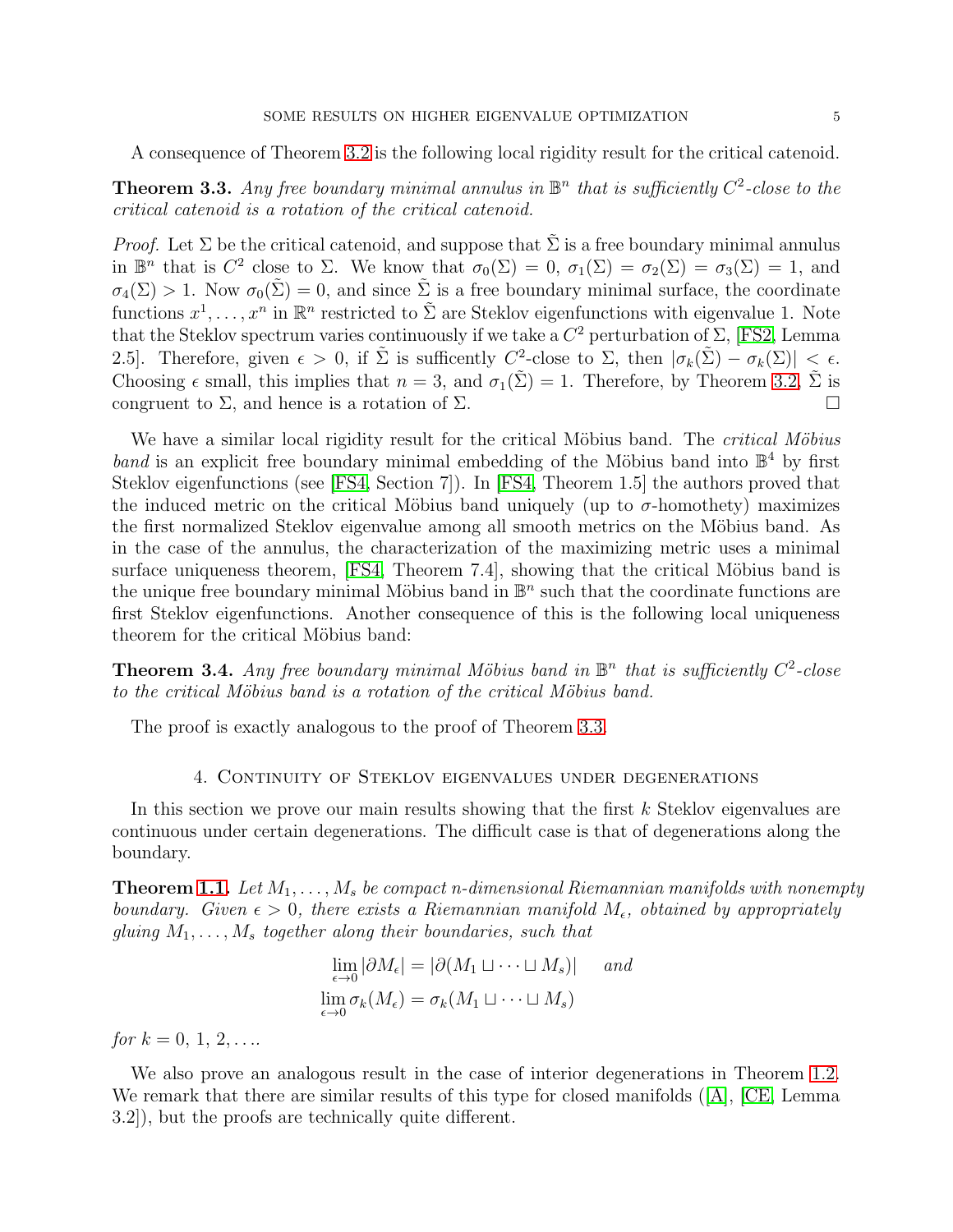<span id="page-5-2"></span>4.1. Preliminaries. Here we collect various useful estimates on domains in a manifold with bounded geometry. This includes some extensions and refinements of results in [\[ST,](#page-24-7) Section 2.2]. First, it is observed that bounded geometry implies the metric is uniformly equivalent to the Euclidean metric [\[E\]](#page-23-8) in balls of fixed radius.

In this work we will need slight modifications of the standard Poincaré and Sobolev inequalities for functions in an annulus. We also will need estimates in half balls and half annuli. We use the notation  $B_r^+$  to denote the points of  $B_r$  which lie in a half space, say  $x_n \geq 0$ . We let  $A^+ = B_{r_0}^+ \setminus B_{r_1}^+$  in  $\mathbb{R}^n$ . We let  $\Gamma_r$  denote the portion of  $\partial B_r^+$  on which  $x_n = 0$ .

We assume that we have an annulus  $A = B_{r_0} \setminus B_{r_1}$  in  $\mathbb{R}^n$  with a metric g which is uniformly equivalent to the Euclidean metric; specifically for a positive constant  $C_1$  and all  $a \in \mathbb{R}^n$ 

$$
C_1^{-1} \sum_{i=1}^n a_i^2 \le \sum_{i,j=1}^n g^{ij} a_i a_j \le C_1 \sum_{i=1}^n a_i^2.
$$

Then the following estimates hold.

<span id="page-5-1"></span>Lemma 4.1. . Suppose we have an annulus as above.

(1) For any smooth function f with  $f = 0$  on the inner boundary  $\partial B_{r_1}$ , there is a constant depending only on  $r_0$ ,  $r_1$  and  $C_1$  such that,

$$
\int_A f^2 \, dv \le c \int_A |\nabla_g f|^2 \, dv.
$$

We also have

$$
\int_{\Gamma_{r_0}\backslash\Gamma_{r_1}} f^2\ da + \int_{A^+} f^2\ dv \le c \int_{A^+} |\nabla_g f|^2\ dv
$$

<span id="page-5-0"></span>(2) Assume  $n \geq 3$ . For any smooth function f on A with  $f = 0$  on  $\partial B_{r_0}$ , there is a constant depending only on n and  $C_1$  (independent of  $r_0$  and  $r_1$ ) such that,

$$
\left(\int_A f^{\frac{2n}{n-2}} dv\right)^{\frac{n-2}{n}} \le c \int_A |\nabla_g f|^2 dv.
$$

Under the condition that  $f = 0$  on  $\partial A^+ \cap \partial B_{r_0}$  we have

$$
\left(\int_{A^+} f^{\frac{2n}{n-2}} dv\right)^{\frac{n-2}{n}} \le c \int_{A^+} |\nabla_g f|^2 dv.
$$

*Proof.* For the Poincaré inequalities, it is noted that for the Euclidean case the constant is the inverse of the lowest eigenvalue for the problem with Dirichlet condition on the inner boundary and Neumann or Steklov conditions on the outer boundary components. Because the metric  $q$  is uniformly equivalent to the Euclidean metric, each term of the inequality only varies within multiplicative bounds determined by that equivalence, so the result follows.

The first version of the Sobolev inequality follows in a standard way from the corresponding  $L^1$  inequality

$$
\left(\int_A f^{\frac{n}{n-1}} \, dv\right)^{\frac{n-1}{n}} \le c \int_A |\nabla_g f| \, dv
$$

for functions  $f$  which vanish on the outer boundary. That, in turn, is equivalent to the isoperimetric inequality,

$$
Vol(\Omega) \le c Vol(\partial \Omega \setminus \partial B_{r_1})^{\frac{n}{n-1}}
$$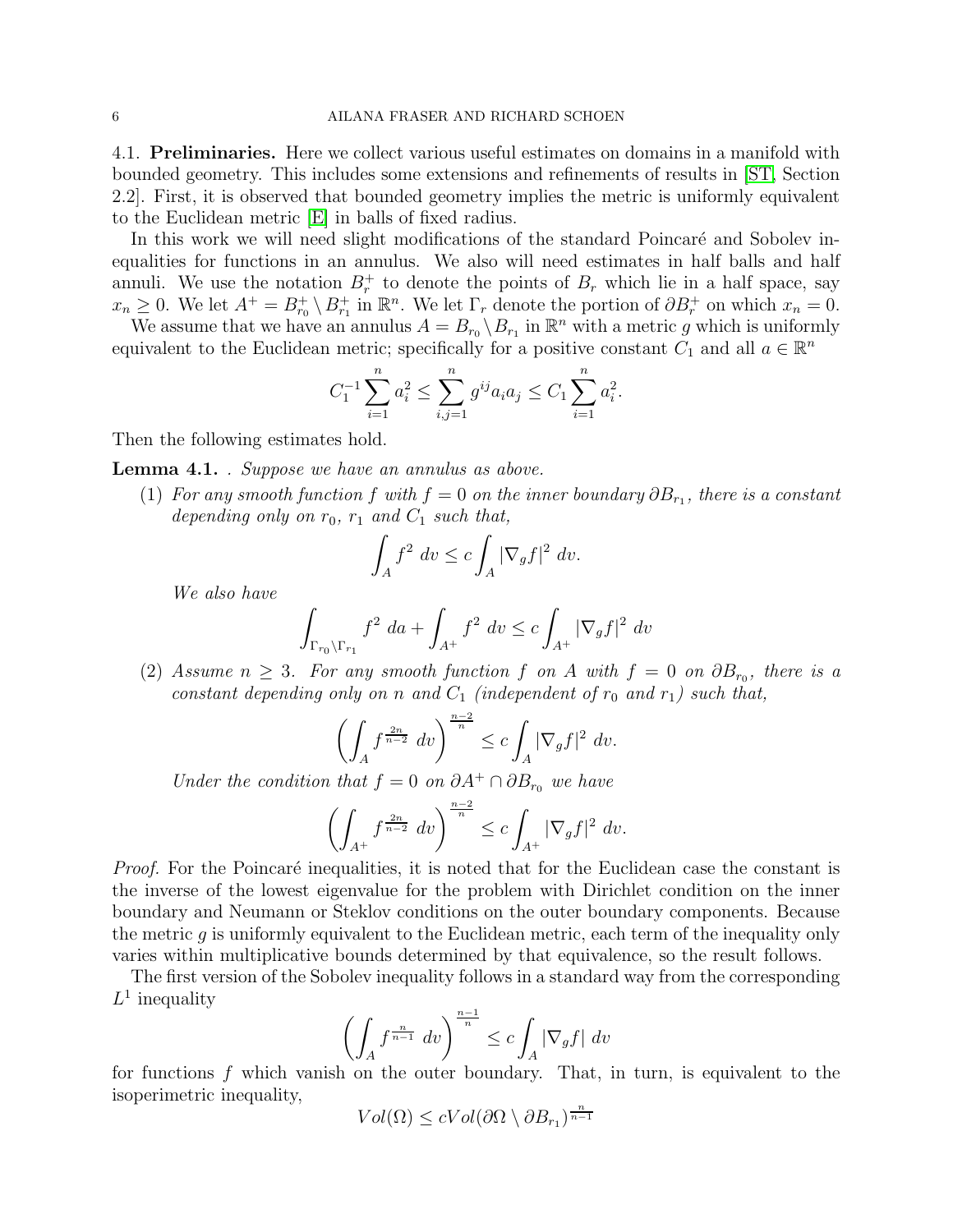for any  $\Omega \subseteq A$ . Note that it suffices to prove the inequality for the Euclidean metric since both sides have bounded ratio (with bound depending on  $C_1$ ) with the corresponding quantity for the metric g. We note that the standard isoperimetric inequality for  $\Omega$  may be written

$$
Vol(\Omega) \le c \Big( Vol(\partial \Omega \setminus \partial B_{r_1}) + Vol(\partial \Omega \cap \partial B_{r_1}) \Big)^{\frac{n}{n-1}}.
$$

Next we observe that the radial projection map  $P : A \to \partial B_{r_1}$  given by  $P(x) = r_1x/|x|$ reduces volumes of hypersurfaces. It thus follows that

$$
Vol(P(\partial\Omega\setminus\partial B_{r_1}))\leq Vol(\partial\Omega\setminus\partial B_{r_1}).
$$

On the other hand any ray through a point of  $\partial\Omega \cap \partial B_{r_1}$  must intersect  $\partial\Omega$  at a second point, and so we have

$$
\partial\Omega \cap \partial B_{r_1} \subseteq P(\partial\Omega \setminus \partial B_{r_1}).
$$

Combining this information with the isoperimetric inequality we have

$$
Vol(\Omega) \leq 2^{\frac{n}{n-1}} c Vol(\partial \Omega \setminus \partial B_{r_1})^{\frac{n}{n-1}}.
$$

This completes the proof of the desired isoperimetric inequality and the first part of assertion [\(2\)](#page-5-0) follows as indicated above.

To handle the half annulus case we can extend  $f$  from  $A^{+}$  to  $A$  by even reflection so that both integrals are doubled and we obtain from the previous inequality

$$
\left(\int_{A^+} f^{\frac{2n}{n-2}} dv\right)^{\frac{n-2}{n}} \le c2^{\frac{2}{n}} \int_{A^+} |\nabla_g f|^2 dv
$$

where c is the previous constant.  $\square$ 

We also need the following version of a logarithmic cut-off function argument.

<span id="page-6-0"></span>**Lemma 4.2.** Suppose  $B_{r_0}$ , a ball in  $\mathbb{R}^n$ , is equipped with a metric equivalent to the Euclidean metric. For any  $\epsilon$ , there are small  $\rho$ ,  $\rho_1$  with  $\rho < \rho_1 \ll r_0$  and a smooth cut-off function  $\zeta$ , which is 0 for x in  $B_{r_0} \setminus B_{\rho_1}$  and 1 for x in  $B_{\rho_1}$  such that the following holds. For any smooth function u,

$$
\int_{B_{\rho_1}\setminus B_{\rho}} |\nabla \zeta|^{2} u^{2} dv \le c\epsilon \left( \int_{B_{r_0}\setminus B_{\rho}} u^{2} dv + \int_{B_{r_0}} |\nabla u|^{2} dv \right)
$$

$$
\int_{B_{\rho_1}\setminus B_{\rho}} u^{2} dv \le c\epsilon \left( \int_{B_{r_0}\setminus B_{\rho}} u^{2} dv + \int_{B_{r_0}} |\nabla u|^{2} dv \right).
$$

Here c is a constant depending on  $r_0$  and bounds on the eigenvalues of the metric with respect to the Euclidean metric.

*Proof.* For  $n \geq 3$  we can take  $\rho_1 = \sqrt{\rho}$ , and let  $A = B_{\sqrt{\rho}} \setminus B_{\rho}$  and we set

$$
\zeta(r) = \frac{\log(r/\sqrt{\rho})}{\log(1/\sqrt{\rho})} \text{ for } \rho \le r \le \sqrt{\rho}.
$$

Note that the function  $\zeta$  we have chosen is not smooth but only Lipschitz continuous. It is a standard argument to see that such a  $\zeta$  can be approximated by smooth functions in the  $W^{1,2}$  norm so that we can justify this choice. Also, it suffices to prove the first inequality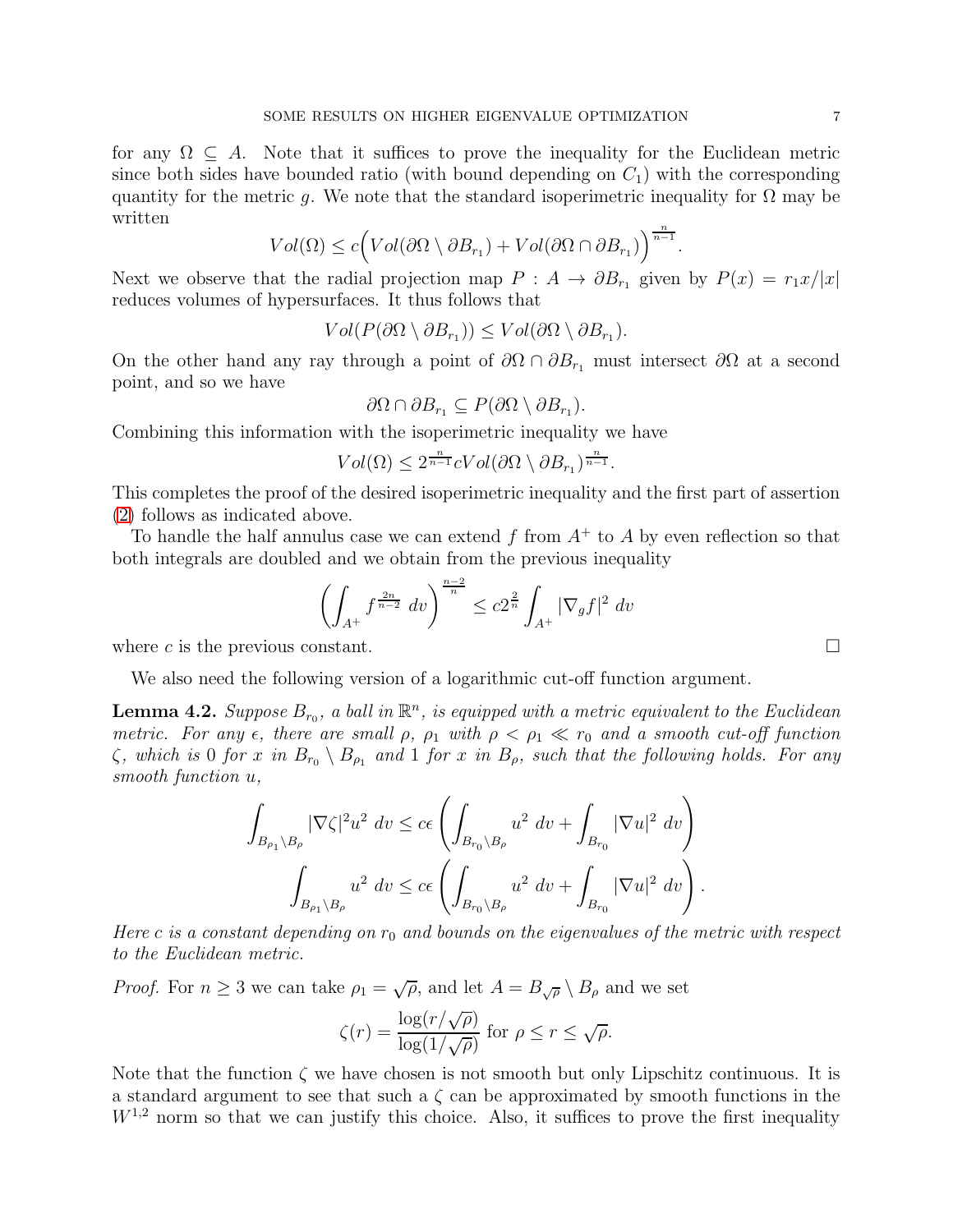because, for our choice of  $\zeta$ ,  $1 < |\nabla \zeta|$  on A.

Since  $n \geq 3$  we can use the Hölder inequality to obtain

$$
\int_A |\nabla \zeta|^2 u^2 dv \le \left(\int_A |\nabla \zeta|^n dv\right)^{\frac{2}{n}} \left(\int_A u^{\frac{2n}{n-2}} dv\right)^{\frac{n-2}{n}}.
$$

From the definition of  $\zeta$  and the conditions on the metric on the annulus we have

$$
\int_A |\nabla \zeta|^n \, dv \le c |\log(\rho)|^{-n} \int_{\rho}^{\sqrt{\rho}} r^{-1} dr \le c |\log(\rho)|^{1-n}.
$$

Thus for any  $\epsilon > 0$ , when  $\rho$  is small enough we have

$$
\int_{B_{\sqrt{\rho}}\backslash B_{\rho}} |\nabla \zeta|^2 u^2 dv \leq \epsilon \left( \int_{B_{\sqrt{\rho}}\backslash B_{\rho}} u^{\frac{2n}{n-2}} dv \right)^{\frac{n-2}{n}}
$$

.

Now if  $\psi$  is a cut-off function, which is 1 on  $B_{\sqrt{\rho}}$  and supported in  $B_{r_0}$ , then we have

$$
\left(\int_{B_{\sqrt{\rho}}\setminus B_{\rho}} u^{\frac{2n}{n-2}} dv\right)^{\frac{n-2}{n}} \le \left(\int_{B_{r_0}} (\psi u)^{\frac{2n}{n-2}} dv\right)^{\frac{n-2}{n}} \le c \int_{B_{r_0}} |\nabla(\psi u)|^2 dv.
$$

Here we have used the Sobolev inequality, Lemma  $4.1(2)$  $4.1(2)$ , for functions vanishing on the outer boundary of the annulus  $B_{r_0} \setminus B_{\rho}$ . Since the gradient of  $\psi$  is bounded we obtain

$$
\left(\int_{B_{\sqrt{\rho}}\setminus B_{\rho}} u^{\frac{2n}{n-2}} dv\right)^{\frac{n-2}{n}} \leq c \int_{B_{r_0}} |\nabla(\psi u)|^2 dv \leq c \left(\int_{B_{r_0}\setminus B_{\sqrt{\rho}}} u^2 dv + \int_{B_{r_0}} |\nabla u|^2 dv\right).
$$

Combining with our previous inequality we obtain,

$$
\int_{B_{\sqrt{\rho}}\setminus B_{\rho}} |\nabla \zeta|^{2} u^{2} dv \leq c \epsilon \left( \int_{B_{r_{0}}\setminus B_{\sqrt{\rho}}} u^{2} dv + \int_{B_{r_{0}}} |\nabla u|^{2} dv \right).
$$

For  $n = 2$  we can obtain the conclusion in a slightly different way. We let  $t = \log(\log(1/r))$ , with  $t_0 = \log(\log(1/\rho))$ , and choose  $\rho_1$  such that  $t_0/2 = \log(\log(1/\rho_1))$ . We now choose  $\zeta$  to be a linear function of t which is 1 at  $t = t_0$  and 0 at  $t = t_0/2$ . We then have

$$
\int_{B_{\rho_1}\setminus B_{\rho}} |\nabla \zeta|^2 u^2 dv = ct_0^{-2} \int_{B_{\rho_1}\setminus B_{\rho}} (r \log(1/r))^{-2} u^2 dv.
$$

We observe that since the metric is near Euclidean in an appropriate annulus  $B_{r_0} \setminus B_\rho$  where  $r_0$  is a fixed radius, we may do the estimate in the Euclidean metric. In this case, the volume form  $(|x| \log(1/|x|))^{-2} dx^1 dx^2$  is that of the hyperbolic metric on the cylinder  $\mathbb{R} \times \mathbb{S}^1$  given by  $dt^2 + e^{-2t}d\theta^2$  with coordinates  $t = \log(\log(1/|x|))$  and the polar coordinate  $\theta$ . The annulus now becomes the cylinder  $[t_0/2, t_0] \times \mathbb{S}^1$ .

Consider the eigenvalue problem with boundary conditions which are Dirichlet at  $t =$ log log(1/r<sub>0</sub>) and Neumann at  $t = t_0$ . If g denotes the hyperbolic metric we have  $\Delta_g(t) = -1$ , and so if f is a function which is zero at  $t = \log \log(1/r_0)$  we have

$$
\int_{B_{r_0}\setminus B_\rho} f^2 \, d\mu_g = -\int_{B_{r_0}\setminus B_\rho} f^2 \Delta_g(t) \, d\mu_g \le \int_{B_{r_0}\setminus B_\rho} \langle \nabla t, \nabla f^2 \rangle \, d\mu_g
$$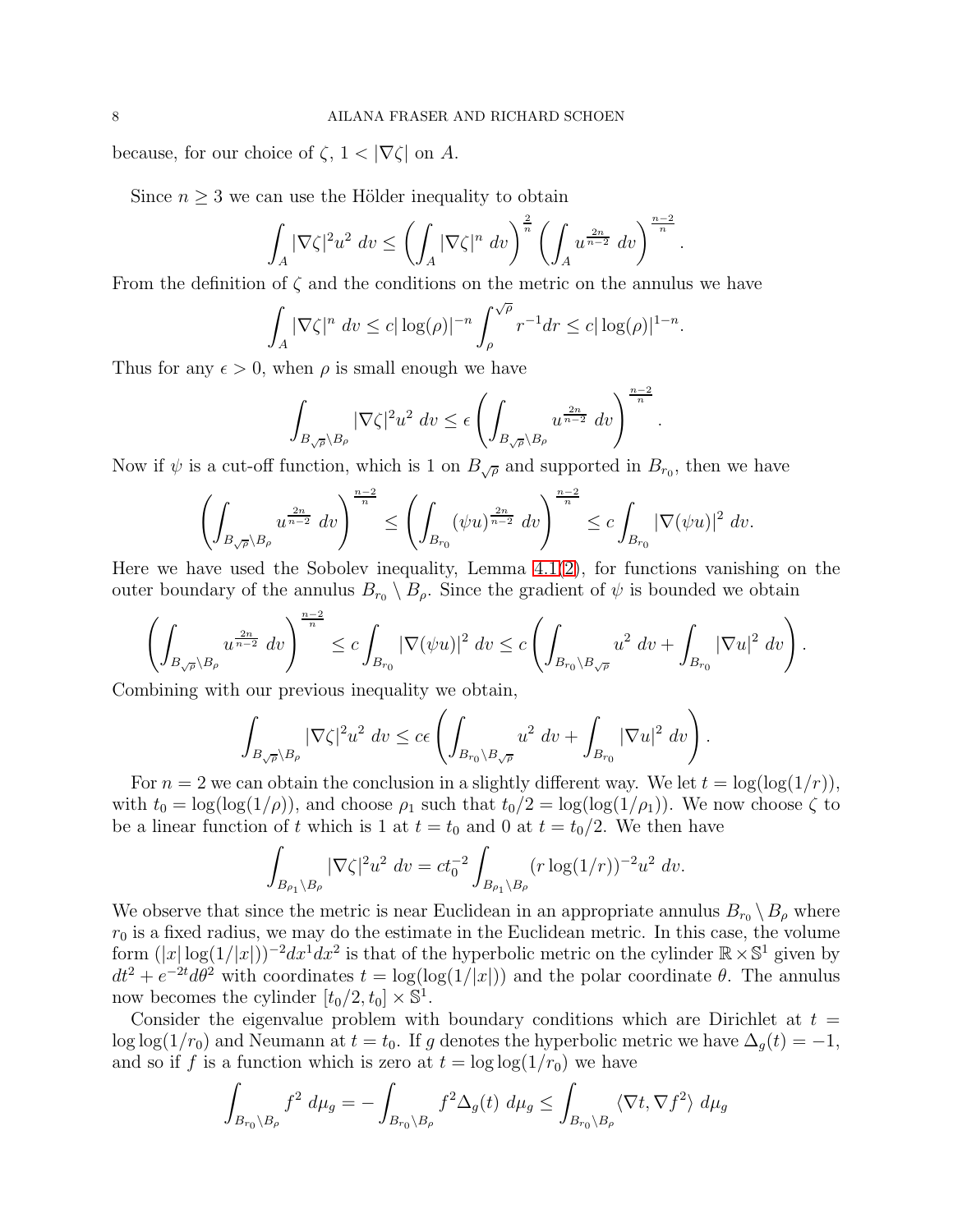where we have used the fact that the boundary term on the outer boundary is nonpositive. Using the fact that  $|\nabla t| = 1$  together with the Schwarz inequality we obtain

$$
\int_{B_{r_0}\setminus B_{\rho}} f^2 \ d\mu_g \le 2 \int_{B_{r_0}\setminus B_{\rho}} |f| |\nabla_g f| \ d\mu_g.
$$

Using the Schwarz inequality again and the arithmetic mean - geometric mean inequality we obtain the Poincaré inequality

$$
\int_{B_{r_0}\setminus B_{\rho}} f^2 \ d\mu_g \le 4 \int_{B_{r_0}\setminus B_{\rho}} |\nabla f|^2 \ dv,
$$

where we have used the conformal invariance of the Dirichlet integral.

Choosing  $\psi$  to be a cut-off function of t which is 0 for  $t \leq \log \log(1/r_0)$  and 1 for  $t \geq$  $\log \log(1/r_0) + 1$ , we may apply the above Poincaré inequality to obtain,

$$
\int_{B_{\rho_1}\setminus B_{\rho}} (r \log(1/r))^{-2} u^2 \ dv \le \int_{B_{r_0}\setminus B_{\rho}} (\psi u)^2 (r \log(1/r))^{-2} \ dv \le 4 \int_{B_{r_0}\setminus B_{\rho}} |\nabla(\psi u)|^2 \ dv.
$$

We have chosen  $\psi$  so that it has bounded derivatives, so we obtain,

$$
\int_{B_{\rho_1}\setminus B_{\rho}} |\nabla \zeta|^2 u^2 dv \le ct_0^{-2} \int_{B_{r_0}\setminus B_{\rho}} (u^2 + |\nabla u|^2) dv.
$$

Since  $t_0$  is as large as we like when  $\rho$  is chosen small, this completes the proof of the first inequality. The second follows because  $|\nabla \zeta|^2$  is large on A.

We will also need an analogous result for the case of half balls.

<span id="page-8-0"></span>**Lemma 4.3.** Suppose  $B_{r_0}$ , a ball in  $\mathbb{R}^n$ , is equipped with a metric equivalent to the Euclidean metric. For any  $\epsilon$ , there are small  $\rho$ ,  $\rho_1$  with  $\rho < \rho_1 \ll r_0$  and a smooth cut off function  $\zeta$ , which is 0 for x in  $B_{r_0} \setminus B_{\rho_1}$  and 1 for x in  $B_{\rho}$ , such that the following holds. For any smooth function u defined on  $B_{r_0}^+$ ,

$$
\int_{B_{\rho_1}^+\backslash B_{\rho}^+} |\nabla \zeta|^2 u^2 \ dv \le c\epsilon \left( \int_{B_{r_0}^+\backslash B_{\rho}^+} u^2 \ dv + \int_{B_{r_0}^+} |\nabla u|^2 \ dv \right)
$$
  

$$
\int_{\Gamma_{\rho_1}\backslash \Gamma_{\rho}} u^2 \ da + \int_{B_{\rho_1}^+\backslash B_{\rho}^+} u^2 \ dv \le c\epsilon \int_{B_{r_0}^+} (u^2 + |\nabla u|^2) \ dv
$$

Here c is a constant depending on  $r_0$  and bounds on the eigenvalues of the metric with respect to the Euclidean metric.

Proof. The first inequality and the following part of the second

$$
\int_{B_{\rho_1}^+\backslash B_{\rho}^+} u^2 dv \le c\epsilon \int_{B_{r_0}^+\backslash B_{\rho}^+} (u^2 + |\nabla u|^2) dv
$$

follow by extending u to  $B_{r_0}$  by even reflection and applying the previous lemma.

It remains to prove

$$
\int_{\Gamma_{\rho_1}\backslash\Gamma_{\rho}} u^2 \, da \le c\epsilon \int_{B_{r_0}^+} (u^2 + |\nabla u|^2) \, dv.
$$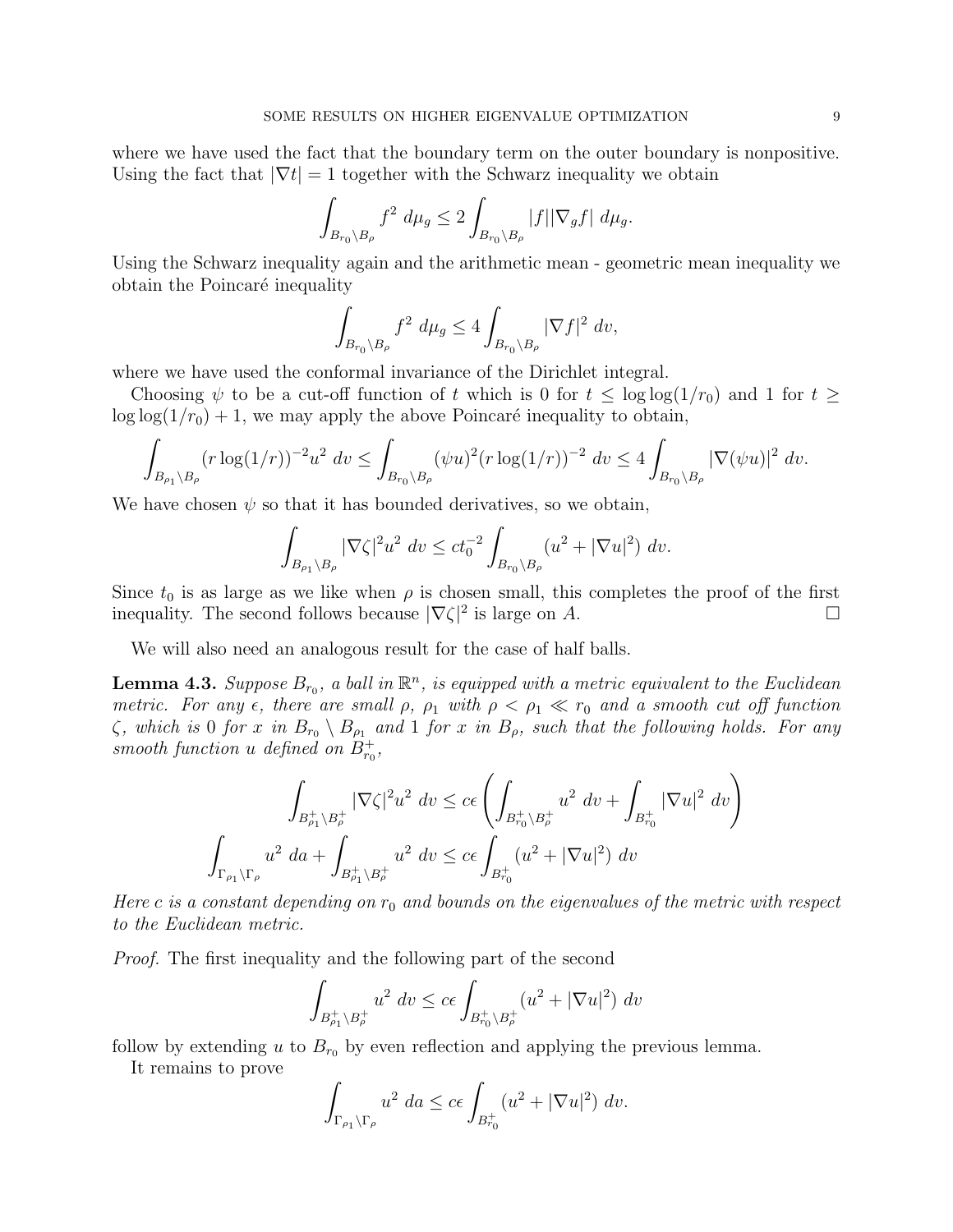We can prove this by using the standard result that on a half ball  $B_{r_0}^+$  we have the bound for any p with  $2 \le p \le \frac{2(n-1)}{n-2}$  $\frac{(n-1)}{n-2}$  for  $n \geq 3$  and  $2 \leq p < \infty$  for  $n = 2$ 

$$
\left(\int_{\Gamma_{r_0}} u^p \, da\right)^{\frac{2}{p}} \le c \int_{B_{r_0}} (u^2 + |\nabla u|^2) \, dv
$$

where c depends on p and  $r_0$ . We can then fix  $p > 2$  depending on n and use the Hölder inequality to obtain

$$
\int_{\Gamma_{\rho_1}} u^2 \, da \leq c \rho_1^{(n-1)(p-2)/p} \left( \int_{\Gamma_{r_0}} u^p \, da \right)^{\frac{2}{p}} \leq c \rho_1^{(n-1)(p-2)/p} \int_{B_{r_0}} (u^2 + |\nabla u|^2) \, dv.
$$

Since  $\rho_1$  is as small as we wish, this implies the desired bound.  $\square$ 

Finally, we will need the following bound on the  $L^2$  norm for functions on a manifold with uniform geometry, in terms of the  $L^2$  norm of the function on the boundary and its energy in the interior.

<span id="page-9-1"></span>**Lemma 4.4.** For any  $W^{1,2}$  function u on an n-dimensional Riemannian manifold  $(M, g)$ with boundary,

$$
\int_M u^2 \, dv \le C \left( \int_{\partial M} u^2 \, da + \int_M |\nabla u|^2 \, dv \right)
$$

where  $C$  is a constant depending on  $M$ .

*Proof.* It is sufficient to assume that u is Lipschitz. First consider a rectangular solid  $R =$  $(-1,1)^{n-1} \times [0,1) \subset \mathbb{R}^n$  with coordinates  $x = (x_1,\ldots,x_n)$ . We will use the shorthand notation  $x = (x', x_n)$  with  $x' = (x_1, \ldots x_{n-1})$ . Given a Lipschitz function u on R, let

$$
F(t) = \int_{\{x_n=t\}} u(x', x_n) dx'.
$$

Then  $\int_R u(x) dx = \int_0^1 F(t) dt$ , and

$$
F'(t) = \frac{d}{dt} \int_{\{x_n = t\}} u(x', x_n) dx' = \int_{\{x_n = t\}} \frac{\partial u}{\partial x_n}(x', x_n) dx'.
$$

Therefore, given  $t_0 \in [0, 1)$ ,

<span id="page-9-0"></span>(4.1) 
$$
F(t_0) - F(0) = \int_0^{t_0} F'(t) dt = \int_0^{t_0} \int_{\{x_n = t\}} \frac{\partial u}{\partial x_n}(x', x_n) dx' dt \le \int_R |\nabla u| dx
$$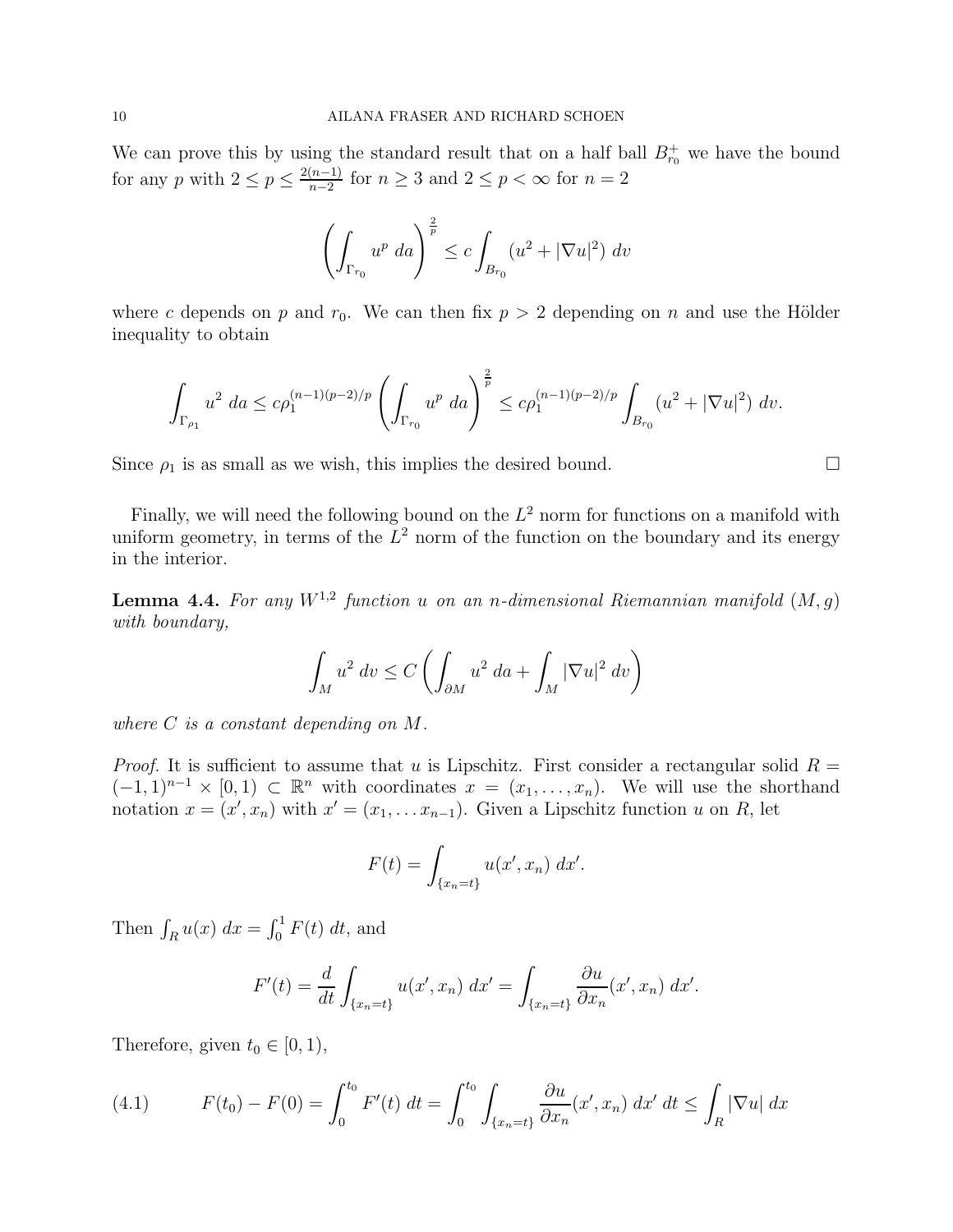Letting  $\overline{u}(t)$  denote the average of u on the slice  $\{x_n = t\}$ , using [\(4.1\)](#page-9-0) we have

$$
(\overline{u}(t_0))^2 = \frac{\left(\int_{\{x_n = t_0\}} u(x', x_n) dx'\right)^2}{\left(\int_{\{x_n = t_0\}} dx'\right)^2}
$$
  
\$\leq 2^{2-2n} \left(\int\_{\{x\_n = 0\}} u(x', x\_n) dx' + \int\_R |\nabla u| dx\right)^2\$  
\$\leq 2^{3-2n} \left[\left(\int\_{\{x\_n = 0\}} u(x', 0) dx'\right)^2 + \left(\int\_R |\nabla u| dx\right)^2\right].

Using this and the Poincaré inequality,

$$
\int_{\{x_n=t\}} u^2(x',x_n) dx' = \int_{\{x_n=t\}} (u - \overline{u}(t))^2 dx' + (\overline{u}(x',t))^2
$$
\n
$$
\leq C(n) \int_{\{x_n=t\}} |\nabla u|^2(x',t) dx' + 2^{2-n} \left[ \int_{\{x_n=0\}} u^2(x',0) dx' + \int_R |\nabla u|^2 dx \right]
$$

Integrating from  $t = 0$  to  $t = 1$ , we obtain

<span id="page-10-0"></span>(4.2) 
$$
\int_{R} u^{2} dx \leq C \left( \int_{R} |\nabla u|^{2} dx + \int_{\{x_{n}=0\}} u^{2} dx' \right)
$$

where  $C$  is a constant depending only on  $n$ .

We may cover a neighborhood S of  $\partial M$  by a finite number of open sets intersecting  $\partial M$ , each of which is uniformly bi-Lipschitz equivalent to R, with  $\partial M$  corresponding to the face with  $x_n = 0$ . Because the metric g is uniformly equivalent to the Euclidean metric on each open set in the cover, each term of the inequality [\(4.2\)](#page-10-0) only varies within multiplicative bounds determined by that equivalence, and hence

(4.3) 
$$
\int_{S} u^2 dv \leq C \left( \int_{S} |\nabla u|^2 dv + \int_{\partial M} u^2 da \right)
$$

where C depends on M. Now let  $\zeta$  be a smooth cut-off function with  $\zeta = 0$  on  $\partial M$  and  $\zeta = 1$  on  $M \setminus S$ . By the Poincaré inequality,

<span id="page-10-1"></span>
$$
\int_{M\setminus S} u^2 dv \le \int_M (\zeta u)^2 dv \le C \int_M |\nabla(\zeta u)|^2 dv
$$
  
\n
$$
\le C \int_M (|\nabla \zeta|^2 u^2 + \zeta^2 |\nabla u|^2) dv
$$
  
\n
$$
\le C \int_S u^2 dv + C \int_M |\nabla u|^2 dv
$$

where in the above, the constant  $C$  may have increased from one line to the next, but its dependence is always only on  $M$ . Combing this with  $(4.3)$ , we obtain the desired bound

$$
\int_M u^2 dv = \int_{M \setminus S} u^2 dv + \int_S u^2 dv \le C \left( \int_{\partial M} u^2 da + \int_M |\nabla u|^2 dv \right)
$$

where C is a constant depending on M.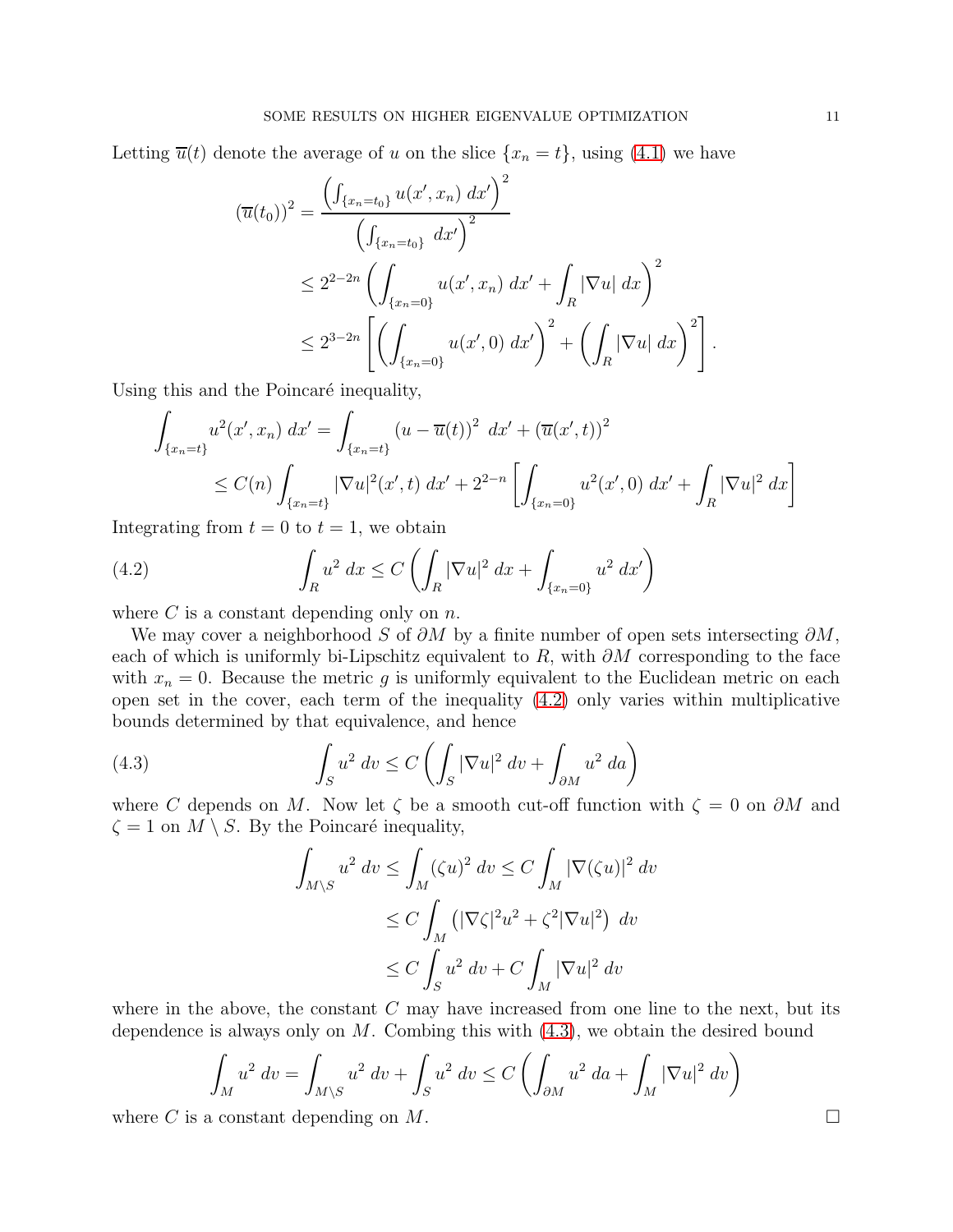<span id="page-11-1"></span>4.2. Gluing construction and neck estimate. Let  $(M_1, g_1)$  and  $(M_2, g_2)$  be compact ndimensional Riemannian manifolds with nonempty boundary. We glue  $M_1$  and  $M_2$  together along their boundaries as follows. Let  $p_1 \in \partial M_1$  and  $p_2 \in \partial M_2$ . Choose  $r_0 > 0$  such that the metrics  $g_1, g_2$  are uniformly equivalent to the Euclidean metric in balls of radius  $r_0$ . Given  $\rho > 0$  sufficiently small, and  $\rho_1 = \rho_1(\rho)$  with  $0 < \rho < \rho_1 \ll r_0$  as in the proof of Lemma [4.2,](#page-6-0) choose a smooth metric  $g_{i,\rho}$  on  $M_i$  such that  $g_{i,\rho}$  is flat on the geodesics ball  $\mathcal{B}_{\rho_1}^i(p_i)$  of radius  $\rho_1$  in  $M_i$  centered at  $p_i$  and equal to  $g_i$  on  $M_i \setminus \mathcal{B}^i_{2\rho_1}(p_i)$  for  $i = 1, 2$ .

For  $n \geq 3$ , consider a catenoid in  $\mathbb{R}^n$ ; that is, a complete minimal hypersurface of revolution that is not a hyperplane. A catenoid is parametrized by an embedding

$$
F: I \times \mathbb{S}^{n-2} \to \mathbb{R}^n
$$

with  $F(t,\omega) = (\phi(t)\omega, t)$ , where  $\phi: I \to \mathbb{R}$  is a solution, defined on a maximal interval  $I = (-a(n), a(n))$ , of an ODE corresponding the the minimal surface equation. There exists  $l := l(n) < a(n)$ , such that the portion of the catenoid corresponding to  $-l \le t \le l$  is volume minimizing [\[S,](#page-24-8) Corollary 3]. Given  $\rho > 0$ , consider a rescaled portion of the catenoid given by

$$
\tilde{F} : [-l, l] \times \mathbb{S}^{n-2} \to \mathbb{R}^n
$$

with

$$
\tilde{F}(t,\omega) = \frac{1}{R}(\phi(t)\omega, t)
$$

where  $R = \rho/\phi(l)$ . Then consider the solid catenoidal tube

$$
T_{\rho} := \tilde{F}([-l, l] \times \overline{\mathbb{B}}^{n-2}).
$$

Note that the ends of  $T_{\rho}$ , corresponding to  $t = \pm l$ , are Euclidean balls of radius  $\rho$ , and the catenoid portion  $\tilde{F}([-l, l] \times \mathbb{S}^{n-2})$  of the boundary of  $T_{\rho}$  is a volume minimizing hypersurface. For  $n = 2$ , let  $T_{\rho}$  be a Euclidean square of side length  $2\rho$ . In this case note that the boundary portion of  $T_\rho$  consisting of two aligned parallel line segments of length  $2\rho$  that are a distance  $2\rho$  apart is length minimizing with respect to its boundary points.

We now let  $M_{\rho}$  be the Lipschitz Riemannian manifold obtained by gluing  $(M_1, g_{1,\rho})$  and  $(M_2, g_{2,\rho})$  together along their boundaries using the tube  $T_\rho$ . Specifically,  $M_\rho$  is obtained by identifying one end of  $T_\rho$  with  $\partial M_1 \cap \mathcal{B}^1_\rho(p_1)$ , and the other end of  $T_\rho$  with  $\partial M_2 \cap \mathcal{B}^2_\rho(p_2)$ . Let

$$
N_{\rho} := \mathcal{B}_{\rho_1}^1(p_1) \cup T_{\rho} \cup \mathcal{B}_{\rho_1}^2(p_2),
$$

with the identifications as above.  $N_\rho$  is a Euclidean domain with piecewise smooth boundary.

An important ingredient in the proof of Theorem [1.1](#page-1-0) is that for a sequence of eigenfunctions, the  $L^2$  norm on the boundary  $\partial M_\rho$  doesn't concentrate on the boundary of the tube  $\partial M_\rho \cap \partial T_\rho$  as  $\rho \to 0$ . In order to prove this, we will need the following two lemmas. The first lemma uses in a key way the geometry of the neck region  $N_{\rho}$ .

<span id="page-11-0"></span>**Lemma 4.5.** Let  $f : N_\rho \to \mathbb{R}$  be a smooth function with  $f \geq 0$  on  $N_\rho$  and  $f = 0$  on  $\partial \mathcal{B}_{\rho_1}^i(p_i) \setminus \partial M_i$  for  $i = 1, 2$ . Then

$$
Vol({x \in \partial N_\rho : f(x) > t}) \le Vol({x \in N_\rho : f(x) = t}).
$$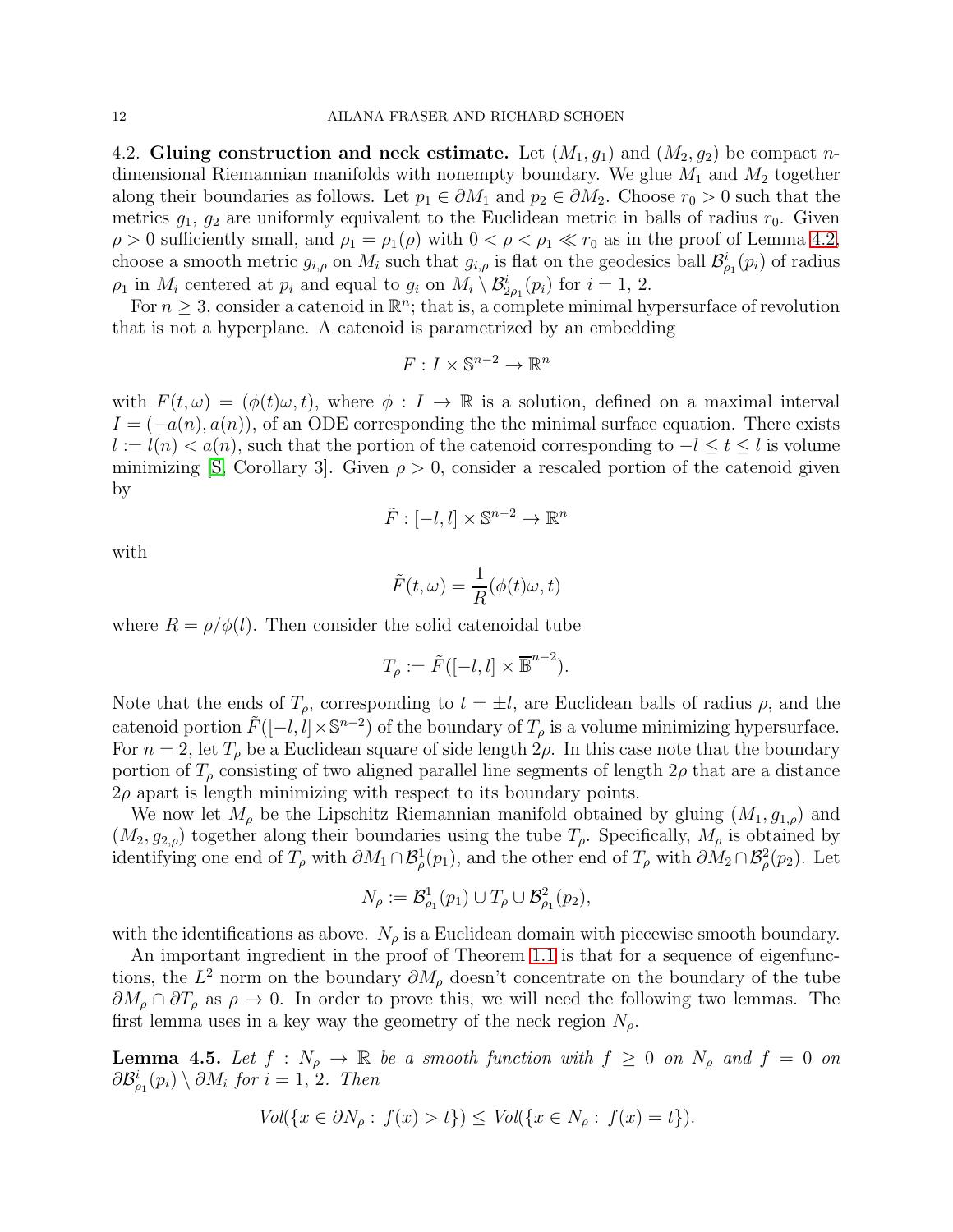*Proof.* Let 
$$
\Omega_t = \{x \in N_\rho : f(x) > t\}
$$
 for  $t > 0$ . Then  $\partial \Omega_t = (\partial \Omega_t \cap \partial N_\rho) \cup (\partial \Omega_t \setminus \partial N_\rho)$  with  
\n
$$
\partial \Omega_t \cap \partial N_\rho = \{x \in \partial N_\rho : f(x) \ge t\}
$$
\n
$$
\partial \Omega_t \setminus \partial N_\rho = \{x \in N_\rho : f(x) = t\}.
$$

We first consider the portion of  $\partial\Omega_t \cap \partial N_\rho$  that lies on  $\partial M_i$ ,  $i = 1, 2$ . Recall that  $\mathcal{B}^i_{\rho_1}(p_i)$  is a Euclidean half ball, and observe that the orthogonal projection maps  $P_i: \mathcal{B}^i_{\rho_1}(p_i) \to \mathcal{B}^i_{\rho_1}(p_i) \cap$  $\partial M_i$  for  $i = 1, 2$  reduce volumes of hypersurfaces. Also, since  $f = 0$  on  $\partial \mathcal{B}_{\rho_1}^i(p_i) \setminus \partial M_i$ , it follows that  $\overline{\Omega}_t \cap (\partial \mathcal{B}_{\rho_1}^i(p_i) \setminus \partial M_i) = \emptyset$ . This, together with the fact that  $(\mathcal{B}_{\rho_1}^i(p_i) \setminus \mathcal{B}_{\rho}^i(p_i)) \cap \partial M_i$ is connected and flat, implies that the line orthogonal to  $\partial M_i$  through any point  $x \in \partial \Omega_i \cap \partial M_i$ with  $f(x) > 0$ , must intersect  $\partial \Omega_t$  at a second point. Therefore,

<span id="page-12-0"></span>(4.4)  
\n
$$
\text{Vol}(\partial\Omega_t \cap \partial M_i) \leq \text{Vol}\left(P_i\left((\partial\Omega_t \setminus \partial N_\rho) \cap (\mathcal{B}^i_{\rho_1}(p_i) \setminus C)\right)\right)
$$
\n
$$
\leq \text{Vol}\left((\partial\Omega_t \setminus \partial N_\rho) \cap (\mathcal{B}^i_{\rho_1}(p_i) \setminus C)\right)
$$

where C is the solid cylinder of radius  $\rho$  with axis through  $p_i$  orthogonal to  $\partial M_i$ .

We next consider the remaining portion of  $\partial\Omega_t \cap \partial N_\rho$ , which lies on  $\partial T_\rho \cap \partial N_\rho$ . Let  $\Omega'_t = \Omega_t \cap T_\rho$ . Then clearly,  $\text{Vol}(\partial \Omega'_t \setminus \partial N_\rho) \leq \text{Vol}((\partial \Omega_t \setminus \partial N_\rho) \cap C)$ , since  $\partial \Omega'_t \setminus \partial N_\rho \subset C$  and the portions of  $\partial\Omega'_t\setminus\partial N_\rho$  that differ from  $\partial\Omega_t\setminus\partial N_\rho\cap C$  consist of subsets of  $\mathcal{B}^i_\rho(p_i)\cap\partial M_i$  that are contained in the orthogonal projection of  $(\partial \Omega_t \setminus \partial N_\rho) \cap C$  onto the flat ball  $\mathcal{B}^i_\rho(p_i) \cap \partial M_i$ . Furthermore,  $\partial \Omega'_t \cap (\partial T_\rho \cap \partial N_\rho) = \partial \Omega_t \cap (\partial T_\rho \cap \partial N_\rho)$ . Since  $\partial T_\rho \cap \partial N_\rho$  is volume minimizing and  $\partial \Omega_t \cap (\partial T_\rho \cap \partial N_\rho)$  and  $\partial \Omega'_t \setminus \partial N_\rho$  have the same boundary,

<span id="page-12-1"></span>(4.5) 
$$
\text{Vol}(\partial\Omega_t \cap (\partial T_\rho \cap \partial N_\rho)) \leq \text{Vol}(\partial\Omega'_t \setminus \partial N_\rho) \leq \text{Vol}((\partial \Omega_t \setminus \partial N_\rho) \cap C).
$$

Combining [\(4.4\)](#page-12-0) and [\(4.5\)](#page-12-1), we obtain the desired volume comparison,

$$
\text{Vol}(\{x \in \partial N_{\rho} : f(x) > t\}) = \text{Vol}(\partial \Omega_t \cap \partial N_{\rho}) \le \text{Vol}(\partial \Omega_t \setminus \partial N_{\rho}) = \text{Vol}(\{x \in N_{\rho} : f(x) = t\}).
$$

As a consequence of the previous lemma, we have the following.

<span id="page-12-2"></span>**Lemma 4.6.** Let w be a smooth function on  $N_\rho$  with  $w = 0$  on  $\partial \mathcal{B}^i_{\rho_1}(p_i) \setminus \partial M_i$  for  $i = 1, 2$ . Then

$$
\int_{N_{\rho}} w^2 dv \le C(n)\rho \int_{N_{\rho}} |\nabla w|^2 dv
$$
  

$$
\int_{\partial N_{\rho}} w^2 da \le C(n)\sqrt{\rho} \int_{N_{\rho}} |\nabla w|^2 dv.
$$

*Proof.* In what follows,  $C(n)$  may increase from one line to the next, but its dependence will always be only on *n*. First consider the Euclidean domain  $N = N_\rho$  with  $\rho = 1/2$ . Let  $f: N \to \mathbb{R}$  be a smooth function with  $f \geq 0$  on N and  $f = 0$  on  $\partial \mathcal{B}_{\rho_1}^i(p_i) \setminus \partial M_i$  for  $i = 1, 2$ . Let  $\Omega_t = \{x \in N : f(x) > t\}$ . By the isoperimetric inequality and Lemma [4.5,](#page-11-0)

$$
\text{Vol}(\{x \in N : f(x) > t\}) = \text{Vol}(\Omega_t) \le C(n)\text{Vol}(\partial\Omega)^{\frac{n}{n-1}}
$$
  
\n
$$
= C(n) \left(\text{Vol}(\partial\Omega_t \cap \partial N) + \text{Vol}(\partial\Omega_t \setminus \partial N)\right)^{\frac{n}{n-1}}
$$
  
\n
$$
\le C(n)2^{\frac{n}{n-1}}\text{Vol}(\partial\Omega_t \setminus \partial N)^{\frac{n}{n-1}}
$$
  
\n
$$
= C(n)2^{\frac{n}{n-1}}\text{Vol}(\{x \in N : f(x) = t\})^{\frac{n}{n-1}}.
$$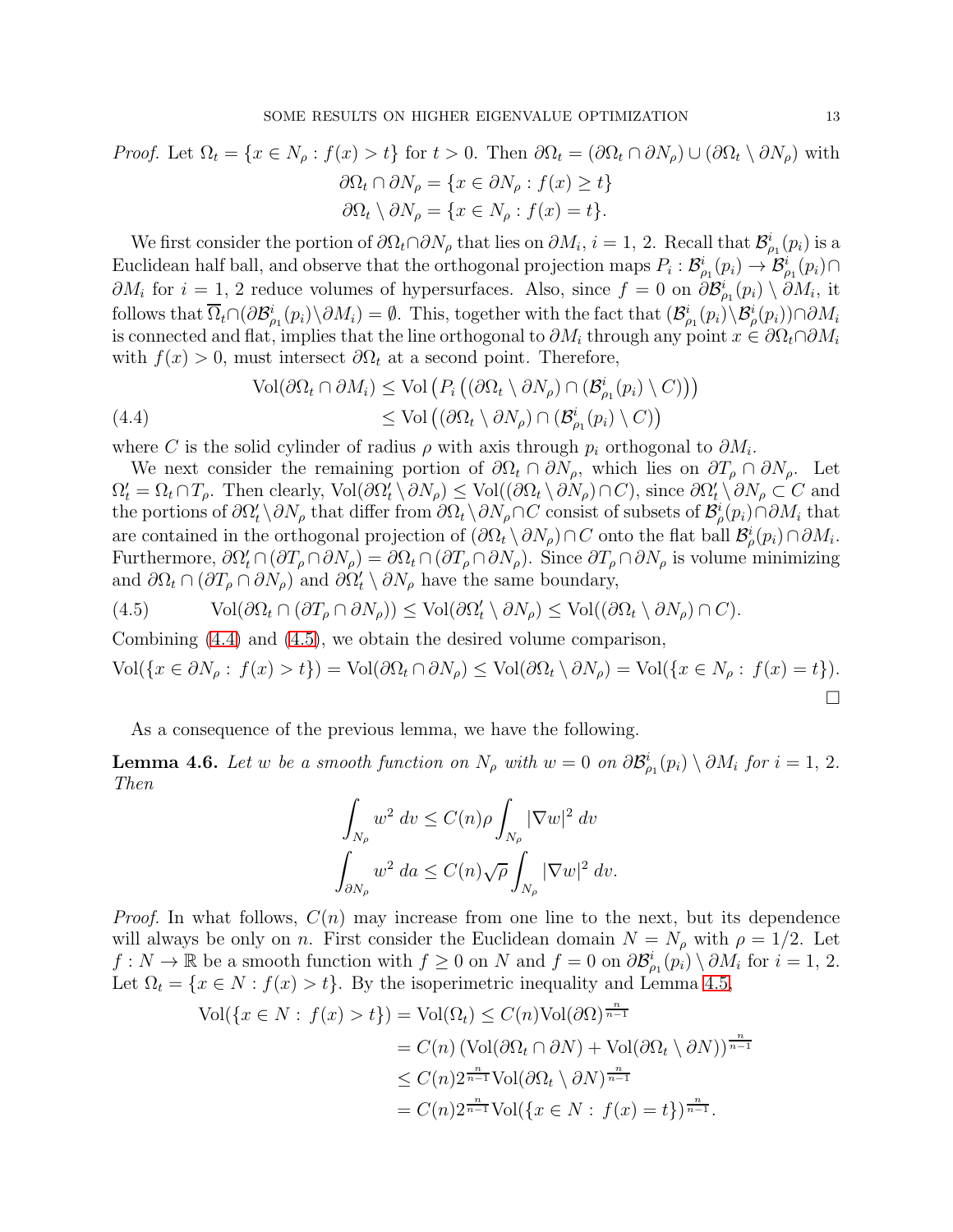This implies the Sobolev inequality (see for example [\[SY,](#page-24-9) page 90]),

$$
\left(\int_N f^{\frac{n}{n-1}}\right)^{\frac{n-1}{n}} dv \le C(n) \int_N |\nabla f| dv.
$$

Then using Hölder's inequality we obtain

$$
\int_N f \, dv \le C(n) \text{Vol}(N)^{\frac{1}{n}} \int_N |\nabla f| \, dv.
$$

Applying this to the function  $f = w^2$ , we obtain

$$
\int_{N} w^{2} dv \leq C(n) \int_{N} |\nabla w^{2}| dv = C(n) \int_{N} 2|w||\nabla w| dv
$$
  
\n
$$
\leq 2C(n) \left( \int_{N} w^{2} dv \right)^{\frac{1}{2}} \left( \int_{N} |\nabla w|^{2} dv \right)^{\frac{1}{2}}
$$
  
\n
$$
\leq \frac{1}{2} \int_{N} w^{2} dv + 2C(n)^{2} \int_{N} |\nabla w|^{2} dv.
$$

Therefore,

(4.6) 
$$
\int_{N} w^2 dv \leq C(n) \int_{N} |\nabla w|^2 dv.
$$

Scaling the domain by a factor of  $2\rho$ , we obtain the desired estimate

<span id="page-13-0"></span>
$$
\int_{N_{\rho}} w^2 \, dv \le C(n)\rho \int_{N_{\rho}} |\nabla w|^2 \, dv.
$$

Similarly, by Lemma [4.5](#page-11-0) and the co-area formula, we have

$$
\int_{\partial N} f \, da = \int_0^\infty \text{Vol}(\{x \in \partial N : f > t\}) \, dt
$$
  
\n
$$
\leq \int_0^\infty \text{Vol}(\{x \in N : f = t\}) \, dt
$$
  
\n
$$
= \int_N |\nabla f| \, dv.
$$

Applying this to the function  $f = w^2$ , we obtain

$$
\int_{\partial N} w^2 \, da \le \int_N |\nabla w^2| \, dv \le \frac{1}{2} \int_N w^2 \, dv + 2 \int_N |\nabla w|^2 \, dv \le C(n) \int_N |\nabla w|^2 \, dv,
$$

where we have used [\(4.6\)](#page-13-0) in the last inequality. Finally, scaling the domain by a factor of  $2\rho$ , we have

$$
\int_{\partial N_{\rho}} w^2 \, da \le C(n) \sqrt{\rho} \int_{N_{\rho}} |\nabla w|^2 \, dv.
$$

The following estimate on the neck region will be important in the proof of Theorem [1.1.](#page-1-0)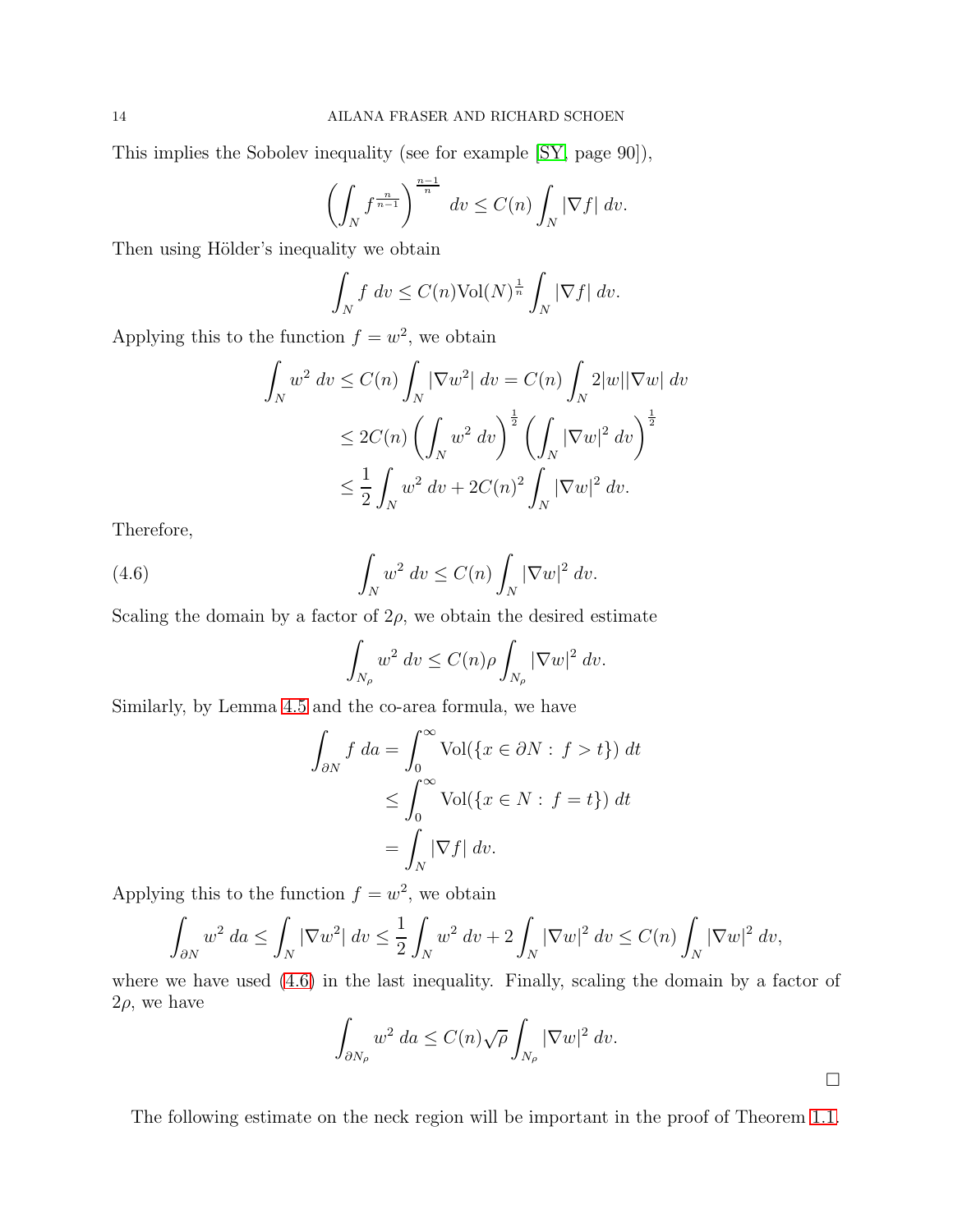<span id="page-14-0"></span>**Proposition 4.7.** For any  $\epsilon > 0$ , there is a small  $\rho \ll r_0$ , such that for any smooth function u on  $M_{\rho}$ ,

$$
\int_{\partial T_{\rho}\cap \partial M_{\rho}} u^2 dv \leq c\epsilon \left( \int_{N_{\rho}} |\nabla u|^2 dv + \int_{\cup_{i=1}^2 \mathcal{B}_{r_0}^i(p_i)\setminus \mathcal{B}_{\rho}^i(p_i)} u^2 dv \right)
$$
  

$$
\int_{\cup_{i=1}^2 \mathcal{B}_{\rho}^i(p_i)\cup T_{\rho}} u^2 dv \leq c\epsilon \left( \int_{N_{\rho}} |\nabla u|^2 dv + \int_{\cup_{i=1}^2 \mathcal{B}_{r_0}^i(p_i)\setminus \mathcal{B}_{\rho}^i(p_i)} u^2 dv \right).
$$

*Proof.* Let  $w = \zeta u$  where  $\zeta$  is the smooth cut-off function from Lemma [4.3](#page-8-0) which is 1 on  $\mathcal{B}^1_\rho(p_1) \cup \mathcal{B}^2_\rho(p_2) \cup T_\rho$  and 0 on  $M_\rho \setminus (\mathcal{B}^1_{\rho_1}(p_1) \cup \mathcal{B}^2_{\rho_1}(p_2))$ . By Lemma [4.6,](#page-12-2)

$$
\int_{\partial T_{\rho}\cap \partial M_{\rho}} u^2 \, da \le \int_{\partial N_{\rho}} (\zeta u)^2 \, da
$$
\n
$$
\le \epsilon \int_{N_{\rho}} |\nabla(\zeta u)|^2 \, dv
$$
\n
$$
\le 2\epsilon \int_{N_{\rho}} |\nabla u|^2 \, dv + 2\epsilon \int_{\cup_{i=1}^2 \mathcal{B}_{\rho_1}^i(p_i) \setminus \mathcal{B}_{\rho}^i(p_i)} |\nabla \zeta|^2 u^2 \, dv
$$
\n
$$
\le c\epsilon \left( \int_{N_{\rho}} |\nabla u|^2 \, dv + \int_{\cup_{i=1}^2 \mathcal{B}_{\tau_0}^i(p_i) \setminus \mathcal{B}_{\rho}^i(p_i)} u^2 \, dv \right)
$$

where the last inequality follows from Lemma [4.3.](#page-8-0) The proof of the second inequality is analogous.  $\square$ 

4.3. Proof of continuity of Steklov eigenvalues under certain degenerations. In this section we give the proof of Theorem [1.1](#page-1-0) and related results. Using Proposition [4.7,](#page-14-0) which implies that for a sequence of eigenfunctions the  $L^2$  norm on the boundary of  $M_\rho$ doesn't concentrate on the neck as  $\rho \to 0$ , the proof of the gluing theorem is similar to the proof of Proposition 4.1 of [\[FS5\]](#page-23-9).

*Proof of Theorem [1.1.](#page-1-0)* We will prove the result for  $s = 2$ , although the same argument works for gluing any number  $s \geq 2$  of manifolds. Let  $M_{\rho}$  be the Lipschitz Riemannian manifold defined in section [4.2.](#page-11-1) First we locally smooth the corners of  $M_{\rho}$ . Specifically, there exists a bi-Lipschitz map  $F: M_{\rho} \to \tilde{M}_{\rho}$ , where  $\tilde{M}_{\rho}$  is a smooth Riemannian manifold, such that F and  $F^{-1}$  have bounded Lipschitz constant independent of  $\rho$ . Note that the estimates of Lemma [4.6](#page-12-2) and Proposition [4.7](#page-14-0) carry over to  $\tilde{M}_{\rho}$  under the bi-Lipschitz equivalence, since F and  $F^{-1}$  have bounded Lipschitz constant independent of  $\rho$ . For notational simplicity we will write  $M_{\rho}$ , instead of  $\tilde{M}_{\rho}$ , for the smoothed manifold.

Let  $0 = \sigma_0(M_\rho) \leq \sigma_1(M_\rho) \leq \sigma_2(M_\rho) \leq \cdots$  be the Steklov eigenvalues of  $M_\rho$  and let  $u_{\rho}^{(0)}, u_{\rho}^{(1)}, u_{\rho}^{(2)}, \ldots$  be orthonormal eigenfunctions; i.e.  $||u_{\rho}^{(k)}||_{L^2(\partial M_{\rho})} = 1$ ,

$$
\int_{\partial M_{\rho}} u_{\rho}^{(k)} u_{\rho}^{(l)} da = 0 \quad \text{for } k \neq l
$$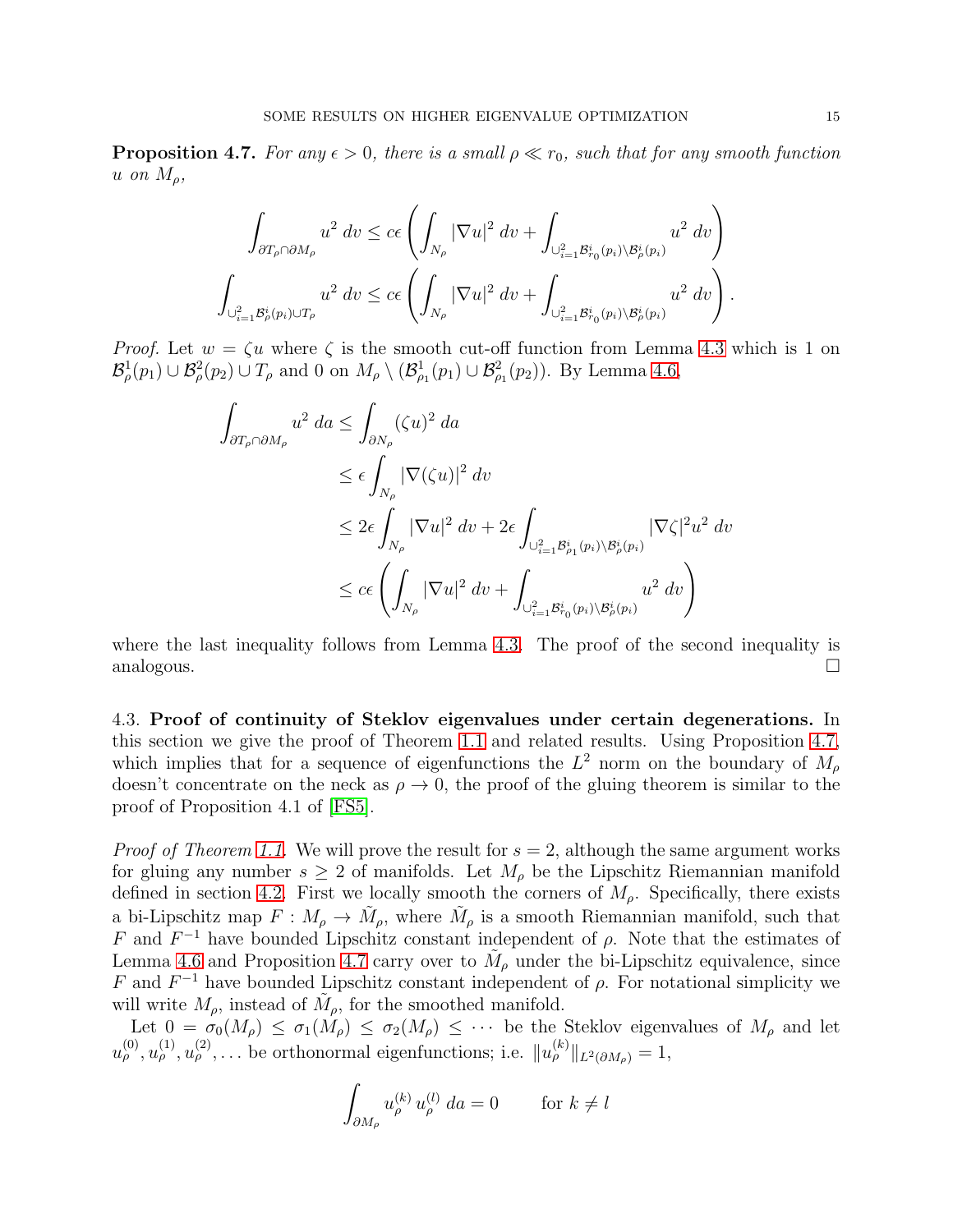and

$$
\begin{cases} \Delta u_{\rho}^{(k)} = 0 & \text{on } M_{\rho} \\ \frac{\partial u_{\rho}^{(k)}}{\partial \nu} = \sigma_k(M_{\rho}) u_{\rho}^{(k)} & \text{on } \partial M_{\rho} . \end{cases}
$$

We first show that each  $\sigma_k(M_\rho)$  is bounded from above by a constant  $\Lambda_k$  independent of  $ρ$  for  $ρ$  small. To see this we use the variational characterization of  $σ<sub>k</sub>$ 

$$
\sigma_k(M_\rho) = \inf_E \sup \{ \frac{\int_{M_\rho} |\nabla \hat{f}|^2}{\int_{\partial M_\rho} f^2} : f \in E, f \neq 0 \}
$$

where the infimum is taken over all  $(k + 1)$ -dimensional subspaces E of  $L^2(\partial M_\rho)$ , and  $\hat{f}$ denotes the harmonic extension of f to  $M_{\rho}$ . Thus to get an upper bound we need only exhibit  $k+1$  linearly independent functions having bounded Rayleigh quotient. We can do this by choosing  $k + 1$  fixed such functions which are supported away from the neck region  $N_\rho$  and so are valid test functions for any small  $\rho$ .

Since  $u_{\rho}^{(k)}$  is a Steklov eigenfunction of  $M_{\rho}$  with eigenvalue  $\sigma_k(M_{\rho})$ ,

$$
\int_{M_{\rho}} |\nabla u_{\rho}^{(k)}|^2 dv = \sigma_k(M_{\rho}) \int_{\partial M_{\rho}} (u_{\rho}^{(k)})^2 da = \sigma_k(M_{\rho}) \leq \Lambda_k.
$$

By Lemma [4.4,](#page-9-1)

$$
(4.7) \qquad \int_K (u_{\rho}^{(k)})^2 \, dv \le C \left( \int_K |\nabla u_{\rho}^{(k)}|^2 \, dv + \int_{\partial M_{\rho} \cap K} (u_{\rho}^{(k)})^2 \, da \right) \le C(\Lambda_k + 1)
$$

for any compact subset K of  $(M_1 \setminus \{p_1\}) \sqcup (M_2 \setminus \{p_2\})$  for all sufficiently small  $\rho$ , where  $C = C(M_1, M_2)$ . This together with Proposition [4.7](#page-14-0) implies that we have a uniform bound (independent of  $\rho$ ) on the  $L^2$  norm of  $u_{\rho}^{(k)}$  on  $M_{\rho}$ . Hence, there exists  $C > 0$  independent of  $\rho$  such that for all sufficiently small  $\rho$ ,

(4.8) 
$$
||u_{\rho}^{(k)}||_{W^{1,2}(M_{\rho})} \leq C(k, M_1, M_2).
$$

Elliptic boundary estimates([\[GT,](#page-23-10) Theorem 6.30]) give uniform bounds

<span id="page-15-0"></span>
$$
||u_{\rho}^{(k)}||_{C^{2,\alpha}(K)} \leq C||u_{\rho}^{(k)}||_{C^{0}(K)}
$$

for any compact subset K of  $(M_1 \setminus \{p_1\}) \sqcup (M_2 \setminus \{p_2\})$  for all sufficiently small  $\rho$ , where  $C =$  $C(k, \alpha, \Lambda_k, M_1, M_2)$  $C(k, \alpha, \Lambda_k, M_1, M_2)$  $C(k, \alpha, \Lambda_k, M_1, M_2)$ . By Sobolev embedding and interpolation inequalities ([\[AF,](#page-23-11) Theorem  $[6.2], [GT, (7.10)],$  $[6.2], [GT, (7.10)],$  $[6.2], [GT, (7.10)],$ 

$$
||u_{\rho}^{(k)}||_{C^{0}(K)} \leq C \left(\varepsilon ||u_{\rho}^{(k)}||_{C^{2}(K)} + \varepsilon^{-\mu} ||u_{\rho}^{(k)}||_{L^{2}(K)}\right)
$$

where  $\epsilon > 0$  can be taken arbitrarily small,  $\mu > 0$  depends on n, and C depends on  $M_1$ , M<sub>2</sub>. Hence  $||u_{\rho}^{(k)}||_{C^{2,\alpha}(K)} \leq C$  with C independent of  $\rho$ . By the Arzela-Ascoli theorem and a diagonal argument, there exists a sequence  $\rho_i \to 0$  such that for all k,  $u_{\rho_i}^{(k)}$  converges in  $C^2(K)$  on compact subsets  $K \subset (M_1 \setminus \{p_1\}) \sqcup (M_2 \setminus \{p_2\})$  to a harmonic function  $u^{(k)}$  on  $(M_1, g_1) \sqcup (M_2, g_2)$ , satisfying

$$
\frac{\partial u^{(k)}}{\partial \nu} = \sigma_k u^{(k)} \quad \text{on} \quad (\partial M_1 \setminus \{p_1\}) \sqcup (\partial M_2 \setminus \{p_2\}),
$$

with  $\sigma_k = \lim_{i \to \infty} \sigma_k(M_{\rho_i}).$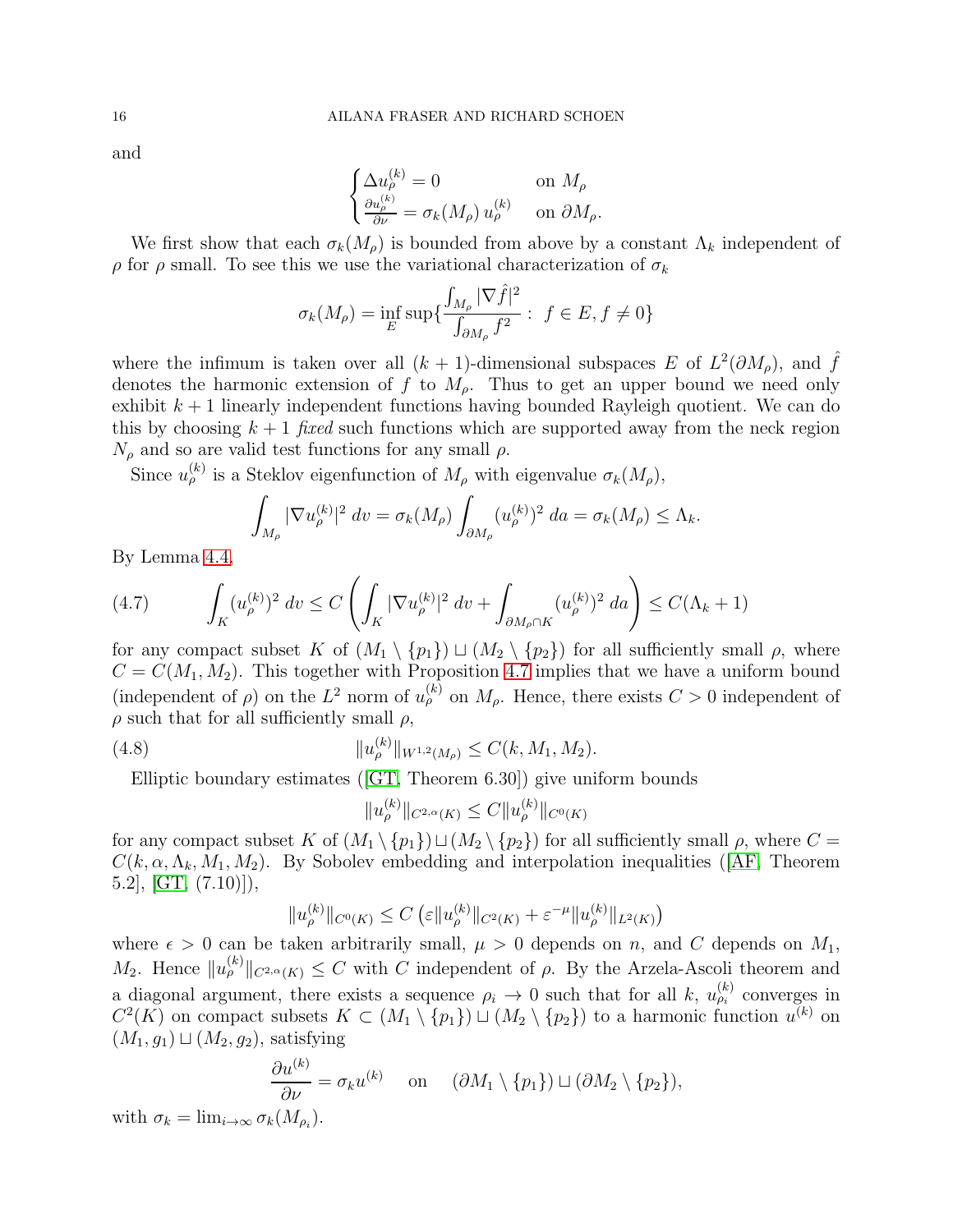We now show that  $u^{(k)}$  extends to a Steklov eigenfunction on  $M_1 \sqcup M_2$ . Consider the logarithmic cut-off function  $\varphi_{\rho}$  that is equal to 1 on  $M_j \setminus \mathcal{B}_{\sqrt{\rho}}^j(p_j)$ , equal to zero on  $\mathcal{B}_{\rho}^j(p_j)$ and is given by

<span id="page-16-2"></span>(4.9) 
$$
\varphi_{\rho}(r) = \frac{\log r - \log \rho}{-\log \sqrt{\rho}} \quad \text{for } \rho \le r \le \sqrt{\rho}
$$

where r is the radial distance from  $p_j$ , for  $j = 1, 2$ . Then,

$$
\int_{M_1 \sqcup M_2} |\nabla \varphi_{\rho}|^2 dv \leq \sum_{j=1}^2 \int_{\mathcal{B}_{\sqrt{\rho}}^j(p_j) \backslash \mathcal{B}_{\rho}^j(p_j)} |\nabla \varphi_{\rho}|^2 dv
$$

$$
= \frac{C(n)}{(\log \sqrt{\rho})^2} \int_{\rho}^{\sqrt{\rho}} r^{n-3} dr
$$

$$
= C(n)\epsilon_n(\rho) \to 0 \text{ as } \rho \to 0
$$

<span id="page-16-0"></span>where  $\epsilon_2(\rho) = 1/\log(1/\sqrt{\rho})$  and  $\epsilon_n(\rho) = \rho^{\frac{n-2}{2}}(1-\rho^{\frac{n-2}{2}})/[(n-2)(\log \sqrt{\rho})^2]$  for  $n \geq 3$ . Let  $\psi \in W^{1,2} \cap L^{\infty}(M_1 \sqcup M_2)$  and let  $\psi_{\delta} = \varphi_{\delta} \psi$ . Since  $u^{(k)}$  is a harmonic function on  $M_1 \sqcup M_2$ , satisfying

$$
\frac{\partial u^{(k)}}{\partial \nu} = \sigma_k u^{(k)} \quad \text{on} \quad \partial(M_1 \sqcup M_1) \setminus \{p_1, p_2\},
$$

and  $\psi_{\rho}$  vanishes near  $p_1$ ,  $p_2$ , we have

(4.11) 
$$
\int_{M_1 \sqcup M_2} \nabla u^{(k)} \nabla \psi_{\rho} dv = \sigma_k \int_{\partial (M_1 \sqcup M_2)} u^{(k)} \psi_{\rho} da.
$$

By  $(4.10)$  and Hölder's inequality,

<span id="page-16-1"></span>
$$
\int_{M_1 \sqcup M_2} \psi \nabla u^{(k)} \nabla \varphi_{\rho} \to 0 \quad \text{as } \rho \to 0.
$$

Since  $|\psi_{\rho}| \leq |\psi| \in L^{\infty}$  and  $\psi_{\rho} \to \psi$  a.e., by the dominated convergence theorem, taking the limit of [\(4.11\)](#page-16-1) as  $\rho \rightarrow 0$ , we obtain

$$
\int_{M_1 \sqcup M_2} \nabla u^{(k)} \nabla \psi \, dv = \sigma_k \int_{\partial (M_1 \sqcup M_2)} u^{(k)} \psi \, da.
$$

Therefore,  $u^{(k)}$  extends to a Steklov eigenfunction with eigenvalue  $\sigma_k$  on  $M_1 \sqcup M_2$ .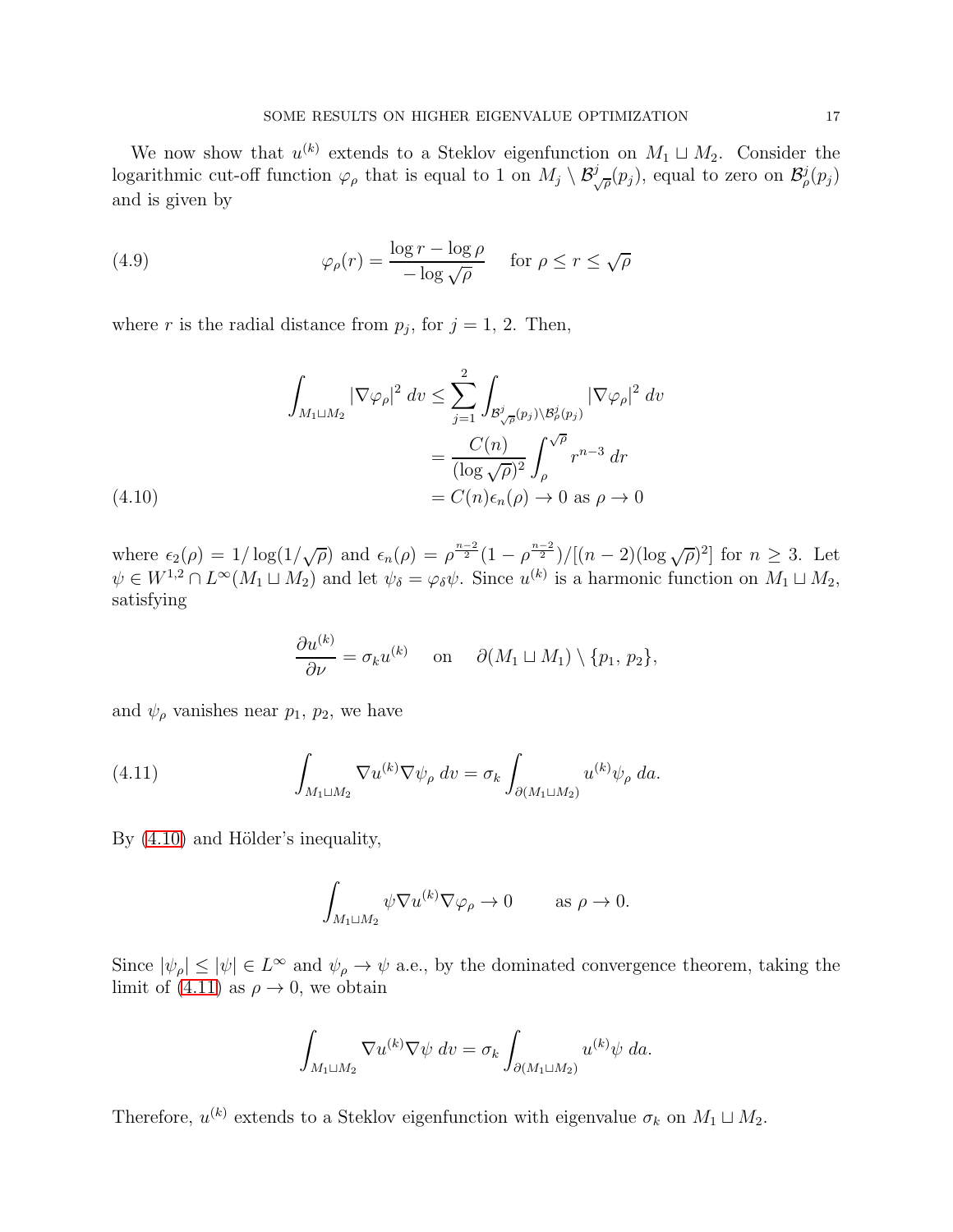Now observe that  $\{u^{(k)}\}_{k=1}^{\infty}$  are  $L^2$ -orthonormal on  $\partial(M_1 \sqcup M_2)$ . Since  $\{u^{(k)}_{\rho_i}\}_{k=1}^{\infty}$  are  $L^2$ orthonormal on  $\partial M_{\rho_i}$ ,

$$
\delta_{kl} = \lim_{i \to \infty} \int_{\partial M_{\rho_i}} u_{\rho_i}^{(k)} u_{\rho_i}^{(l)} da
$$
  
\n
$$
= \lim_{i \to \infty} \left[ \sum_{j=1}^2 \int_{\partial M_j \setminus \mathcal{B}_{\rho_i}^j(p_j)} u_{\rho_i}^{(k)} u_{\rho_i}^{(l)} da + \int_{\partial M_{\rho_i} \cap \partial T_{\rho_i}} u_{\rho_i}^{(k)} u_{\rho_i}^{(l)} da \right]
$$
  
\n
$$
= \sum_{j=1}^2 \int_{\partial M_j} \lim_{i \to \infty} \chi_{\partial M_j \setminus \mathcal{B}_{\rho_i}^j(p_j)} u_{\rho_i}^{(k)} u_{\rho_i}^{(l)} da
$$
  
\n
$$
= \int_{\partial M_1 \sqcup \partial M_2} u^{(k)} u^{(l)} da
$$

where the third equality follows from the bounded convergence theorem, and since by  $(4.8)$ and Proposition [4.7](#page-14-0) we have  $\lim_{i\to\infty}||u_{\rho_i}^{(k)}||_{L^2(\partial M_{\rho_i}\cap \partial T_{\rho_i})}=0$ . Here the domains are understood to be the corresponding domains under the bi-Lipschitz map  $F$ .

Finally, we show that  $u^{(k)}$  is a k-th eigenfunction of  $M_1 \sqcup M_2$ ; i.e.  $\sigma_k = \sigma_k(M_1 \sqcup M_2)$ . We prove this by induction on k. First, since  $\sigma_0(M_\rho) = 0$ , we have that  $\sigma_0 = \lim_{\rho \to 0} \sigma_0(M_\rho) = 0$ , and so  $\sigma_0 = \sigma_0(M_1 \sqcup M_2)$ . Now suppose  $\sigma_l = \sigma_l(M_1 \sqcup M_2)$  for  $l = 1, \ldots, k-1$ , where  $k \geq 1$ . We will show that  $\sigma_k = \sigma_k(M_1 \sqcup M_2)$ . It follows from  $(4.12)$  that  $\sigma_k \geq \sigma_k(M_1 \sqcup M_2)$ . It remains to show that  $\sigma_k \leq \sigma_k(M_1 \sqcup M_2)$ .

Let w be a k-th eigenfunction of  $M_1 \sqcup M_2$  with  $||w||_{L^2(\partial(M_1 \sqcup M_2))} = 1$ , and let

$$
w_{\rho} = \varphi_{\rho} w - \sum_{l=1}^{k-1} \left( \int_{\partial M_{\rho}} (\varphi_{\rho} w) u_{\rho}^{(l)} da \right) u_{\rho}^{(l)}
$$

where  $\varphi_{\rho}$  is the logarithmic cut-off function defined by [\(4.9\)](#page-16-2). We may then use  $w_{\delta}$  as a test function in the variational characterization of  $\sigma_k(M_\rho)$ . First note that

$$
\int_{\partial M_{\rho}} w_{\rho}^2 da = \int_{\partial M_{\rho}} (\varphi_{\rho} w)^2 da - \sum_{l=1}^{k-1} \left( \int_{\partial M_{\rho}} (\varphi_{\rho} w) u_{\rho}^{(l)} da \right)^2.
$$

But

(4.13) 
$$
\lim_{i \to \infty} \int_{\partial M_{\rho_i}} (\varphi_{\rho_i} w) u_{\rho_i}^{(l)} da = \int_{\partial (M_1 \sqcup M_2)} w u^{(l)} da = 0,
$$

using an argument as in  $(4.12)$ , where the last equality follows since w is a k-th eigenfunction of  $M_1 \sqcup M_2$ . Therefore,

<span id="page-17-1"></span>
$$
\lim_{i \to \infty} \int_{\partial M_{\rho_i}} w_{\rho_i}^2 da = \lim_{i \to \infty} \int_{\partial M_{\rho_i}} (\varphi_{\rho_i} w)^2 da = \int_{\partial (M_1 \sqcup M_2)} w^2 da.
$$

On the other hand,

$$
\int_{M_{\rho}} |\nabla(\varphi_{\rho} w)|^2 dv \leq \int_{M_{\rho}} \varphi_{\rho}^2 |\nabla w|^2 dv + C \int_{M_{\rho}} |\nabla \varphi_{\rho}|^2 dv \xrightarrow{\rho \to 0} \int_{M_1 \sqcup M_2} |\nabla w|^2 dv
$$

<span id="page-17-0"></span> $(4.12)$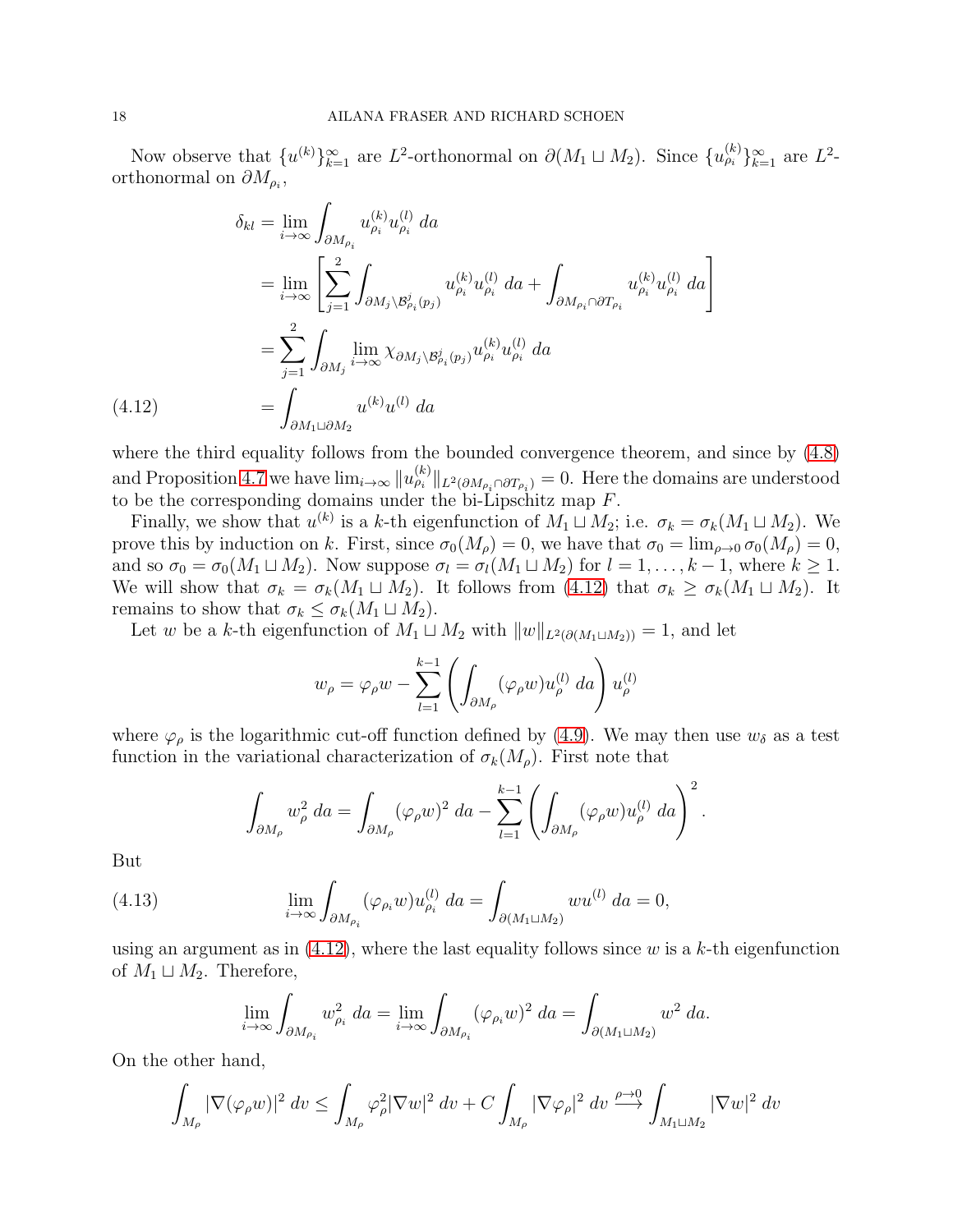using [\(4.10\)](#page-16-0), where the constant C depends on a pointwise upper bound on w and  $|\nabla w|$ . Using this together with [\(4.8\)](#page-15-0) and [\(4.13\)](#page-17-1) we deduce that

$$
\lim_{i \to \infty} \int_{M_{\rho_i}} |\nabla w_{\rho}|^2 dv \le \int_{M_1 \sqcup M_2} |\nabla w|^2 dv.
$$

Combining these estimates, we have

$$
\sigma_k = \lim_{i \to \infty} \sigma_k(M_{\rho_i}) \le \lim_{i \to \infty} \frac{\int_{M_{\rho_i}} |\nabla w_{\rho_i}|^2 dv}{\int_{\partial M_{\rho_i}} w_{\rho_i}^2 da} \le \frac{\int_{M_1 \sqcup M_2} |\nabla w|^2 dv}{\int_{\partial (M_1 \sqcup M_2)} w^2 da} = \sigma_k(M_1 \sqcup M_2).
$$

Therefore,

$$
\lim_{i \to \infty} \sigma_k(M_{\rho_i}) = \sigma_k(M_1 \sqcup M_2).
$$

Clearly,  $\lim_{\rho \to 0} |\partial M_{\rho}| = |\partial (M_1 \sqcup M_2)|$ .

We remark that the same argument can be used to glue a single manifold to itself along its boundary.

<span id="page-18-0"></span>**Theorem 4.8.** Let M be an *n*-dimensional Riemannian manifold with nonempty boundary. Given any  $\epsilon > 0$  there exists a manifold  $M_{\epsilon}$  obtained by gluing M to itself along its boundary, along neighborhoods of distinct boundary points, such that

$$
\lim_{\epsilon \to 0} |\partial M_{\epsilon}| = |\partial M| \quad and \quad \lim_{\epsilon \to 0} \sigma_k(M_{\epsilon}) = \sigma_k(M)
$$

for  $k = 0, 1, 2, \ldots$ 

Using similar methods, we obtain an analogous result showing that the first  $k$  Steklov eigenvalues are continuous under certain degenerations along the interior rather than the boundary.

**Theorem [1.2.](#page-1-1)** Let  $M_1, \ldots, M_s$  be compact n-dimensional Riemannian manifolds with nonempty boundary. Given  $\epsilon > 0$  there exists a Riemannian manifold  $M_{\epsilon}$ , obtained by appropriately gluing  $M_1, \ldots, M_s$  together along there interiors, such that  $\partial M_{\epsilon} = \partial (M_1 \sqcup \ldots \sqcup M_s)$  and

$$
\lim_{\epsilon \to 0} \sigma_k(M_{\epsilon}) = \sigma_k(M_1 \sqcup \dots \sqcup M_s)
$$

for  $k = 0, 1, 2, \ldots$ 

The proof is analogous to the proof of Theorem [1.1,](#page-1-0) yet significantly easier, since the delicate neck estimates of sections [4.1](#page-5-2) and [4.2](#page-11-1) are not needed in this case.

*Proof.* We will prove the result for  $s = 2$ , although the same argument works for gluing any number  $s \geq 2$  of manifolds. Let  $(M_1, g_1)$  and  $(M_2, g_2)$  be compact *n*-dimensional Riemannian manifolds with nonempty boundary, and let  $p_1 \in \text{Int } M_1$  and  $p_2 \in \text{Int } M_2$ . Given  $\rho > 0$ sufficiently small, choose a smooth metric  $g_{i,\rho}$  on  $M_i$  such that  $g_{i,\rho}$  is flat on the geodesics ball  $\mathcal{B}^i_\rho(p_i)$  of radius  $\rho$  in  $M_i$  centered at  $p_i$  and equal to  $g_i$  on  $M_i \setminus \mathcal{B}^i_{2\rho}(p_i)$  for  $i = 1, 2$ . Let  $T_{\rho} = \mathbb{S}^{n-1}(\rho) \times \mathbb{R}$  with the standard product metric, and let  $M_{\rho}$  be the Lipschitz Riemannian manifold obtained by gluing  $M_1 \setminus \mathcal{B}^1_\rho(p_1)$  to  $M_2 \setminus \mathcal{B}^2_\rho(p_2)$  using  $T_\rho$ , by identifying one end of  $T_{\rho}$  with  $\partial \mathcal{B}_{\rho}^{1}(p_{1})$  and the other end of  $T_{\rho}$  with  $\partial \mathcal{B}_{\rho}^{2}(p_{2})$ . We may then locally smooth out the corners of  $M_{\rho}$  to obtain a smooth Riemannian manifold, which we will continue to denote by  $M_\rho$ . Note that  $\partial M_\rho = \partial M_1 \sqcup \partial M_2$ .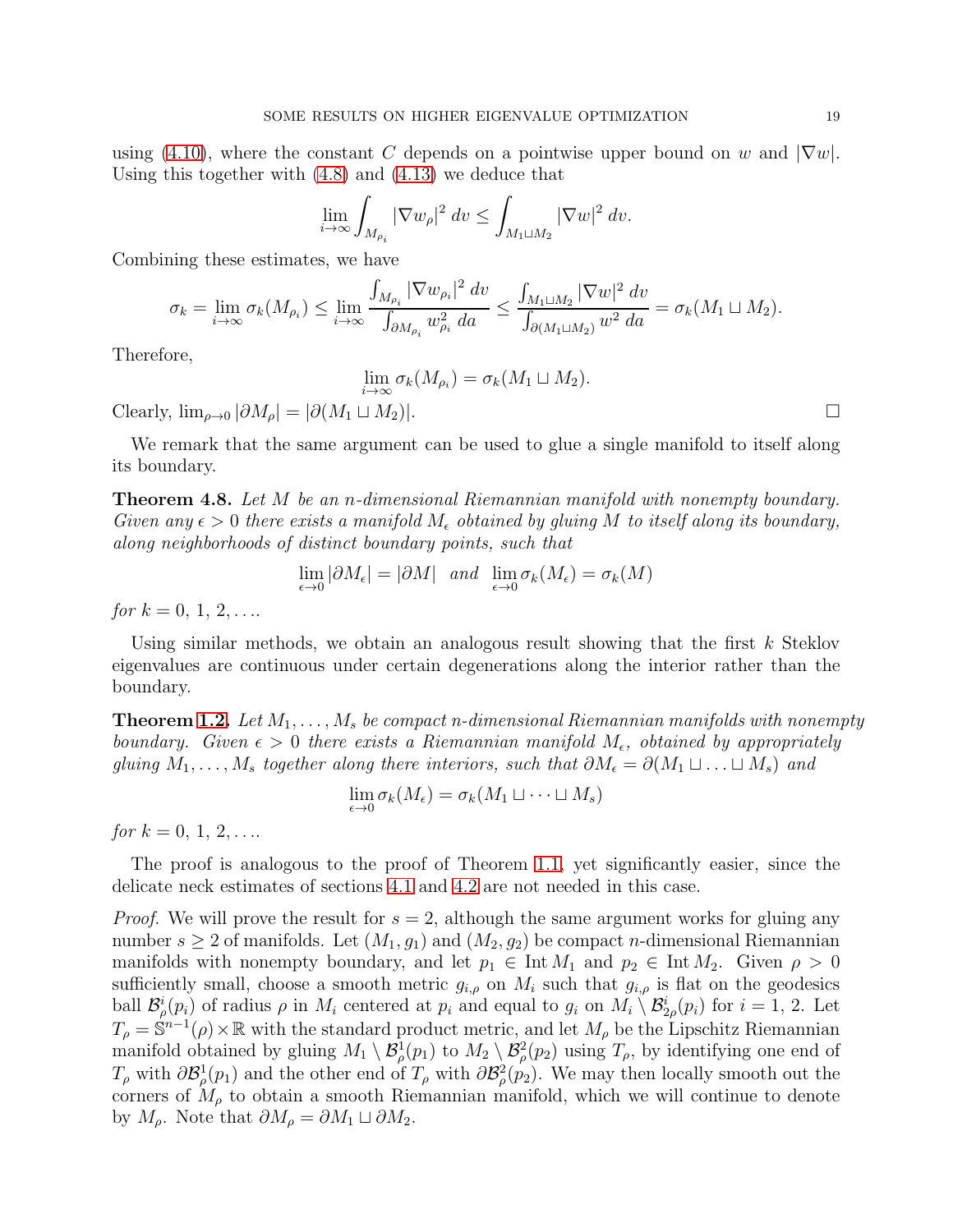Let  $0 = \sigma_0(M_\rho) \leq \sigma_1(M_\rho) \leq \sigma_2(M_\rho) \leq \cdots$  be the Steklov eigenvalues of  $M_\rho$  and let  $u_{\rho}^{(0)}, u_{\rho}^{(1)}, u_{\rho}^{(2)}, \ldots$  be a complete sequence of eigenfunctions that are  $L^2$ -orthonormal on  $\partial M_{\rho}$ , such that  $u_{\rho}^{(k)}$  is an eigenfunction of  $\sigma_k(M_{\rho})$ . As in the proof of Theorem [1.2,](#page-1-1)  $\int_{M_\rho} |\nabla u_\rho^{(k)}|^2 \, dv = \sigma_k(M_\rho) \leq \Lambda_k$ , with  $\Lambda_k$  independent of  $\rho$ . Elliptic boundary estimates, interpolation inequalities and Lemma [4.4,](#page-9-1) give uniform bounds

$$
||u_{\rho}^{(k)}||_{C^{2,\alpha}(K)} \leq C||u_{\rho}^{(k)}||_{L^{2}(K)} \leq C(k, \alpha, \Lambda_{k}, M_{1}, M_{2})
$$

for any compact subset K of  $(M_1 \setminus \{p_1\}) \sqcup (M_2 \setminus \{p_2\})$ . By the Arzela-Ascoli theorem, there exists a sequence  $\rho_i \to 0$  such that for all k,  $u_{\rho_i}^{(k)}$  converges in  $C^2(K)$  on compact subsets  $K \subset (M_1 \setminus \{p_1\}) \sqcup (M_2 \setminus \{p_2\})$  to a harmonic function  $u^{(k)}$  on  $(M_1 \setminus \{p_1\}, g_1) \sqcup (M_2 \setminus \{p_2\}, g_2)$ , satisfying

$$
\frac{\partial u^{(k)}}{\partial \nu} = \sigma_k u^{(k)} \quad \text{on} \quad \partial M_1 \sqcup \partial M_2,
$$

with  $\sigma_k = \lim_{i \to \infty} \sigma_k(M_{\rho_i})$ . By an argument as in the proof of Theorem [1.1,](#page-1-0)  $u^{(k)}$  extends to a harmonic function on  $M_1 \sqcup M_2$ , and hence to a Steklov eigenfunction with eigenvalue  $\sigma_k$ on  $M_1 \sqcup M_2$ .

We now show that  $u^{(k)}$  is a k-th eigenfunction of  $M_1 \sqcup M_2$ ; i.e.  $\sigma_k = \sigma_k(M_1 \sqcup M_2)$ . We prove this by induction on k. First, since  $\sigma_0(M_o) = 0$ , we have that  $\sigma_0 = \lim_{\rho \to 0} \sigma_0(M_o) = 0$ , and so  $\sigma_0 = \sigma_0(M_1 \sqcup M_2)$ . Now suppose  $\sigma_l = \sigma_l(M_1 \sqcup M_2)$  for  $l = 1, \ldots, k-1$ , where  $k \geq 1$ . We will show that  $\sigma_k = \sigma_k(M_1 \sqcup M_2)$ . First observe that  $\{u^{(k)}\}_{k=1}^{\infty}$  are  $L^2$ -orthonormal on  $\partial(M_1 \sqcup M_2)$ , since  $\{u_{\rho_i}^{(k)}\}_{k=1}^{\infty}$  are  $L^2$ -orthonormal on  $\partial M_{\rho_i} = \partial(M_1 \sqcup M_2)$ . It follows that  $\sigma_k \geq \sigma_k(M_1 \sqcup M_2)$ . The proof that  $\sigma_k \leq \sigma_k(M_1 \sqcup M_2)$  follows exactly as in the proof of Theorem 1.1. Therefore,  $\lim_{k \to \infty} \sigma_k(M_0) = \sigma_k(M_1 \sqcup M_2)$ . Theorem [1.1.](#page-1-0) Therefore,  $\lim_{i\to\infty} \sigma_k(M_{\rho_i}) = \sigma_k(M_1 \sqcup M_2)$ .

Remark 4.9. The same spectral convergence result holds for more complicated gluing constructions along the interior of manifolds. Specifically, the geometry of the neck region does not affect the spectrum in the limit. All that is needed in the proof of Theorem [1.2](#page-1-1) is that as  $\rho \to 0$ ,  $M_\rho \setminus \text{Int } T_\rho$  converges to  $(M_1 \setminus S_1, g_1) \sqcup (M_2 \setminus S_2, g_2)$ , where  $S_i \subset \text{Int } M_i$  is a set of Hausdorff dimension at most  $n-2$ , for  $i=1, 2$ . In this case a similar removable singularity argument shows that  $u^{(k)}$  extends from a harmonic function on  $M_i \setminus S_i$  to a smooth harmonic function on  $M_i$ , for  $i = 1, 2$ . The rest of the proof carries through unchanged.

The same argument can be used to glue a single manifold to itself at distinct interior points.

<span id="page-19-0"></span>**Theorem 4.10.** Let M be an n-dimensional Riemannian manifold with nonempty boundary. Given any  $\epsilon > 0$  there exists a manifold  $M_{\epsilon}$  obtained by appropriately gluing M to itself near distinct interior points, such that  $\partial M_{\epsilon} = \partial M$  and

$$
\lim_{\epsilon \to 0} \sigma_k(M_{\epsilon}) = \sigma_k(M)
$$

for  $k = 0, 1, 2, \ldots$ 

We close this section by mentioning an immediate application of the continuity of the first k Steklov eigenvalues under certain degenerations for surfaces. Given an orientable surface M of genus  $\gamma$  with m boundary components, let

$$
\sigma_k^*(\gamma, m) = \sup \{ \sigma_k(M, g) L_g(\partial M) : g \text{ a smooth metric on } M \}.
$$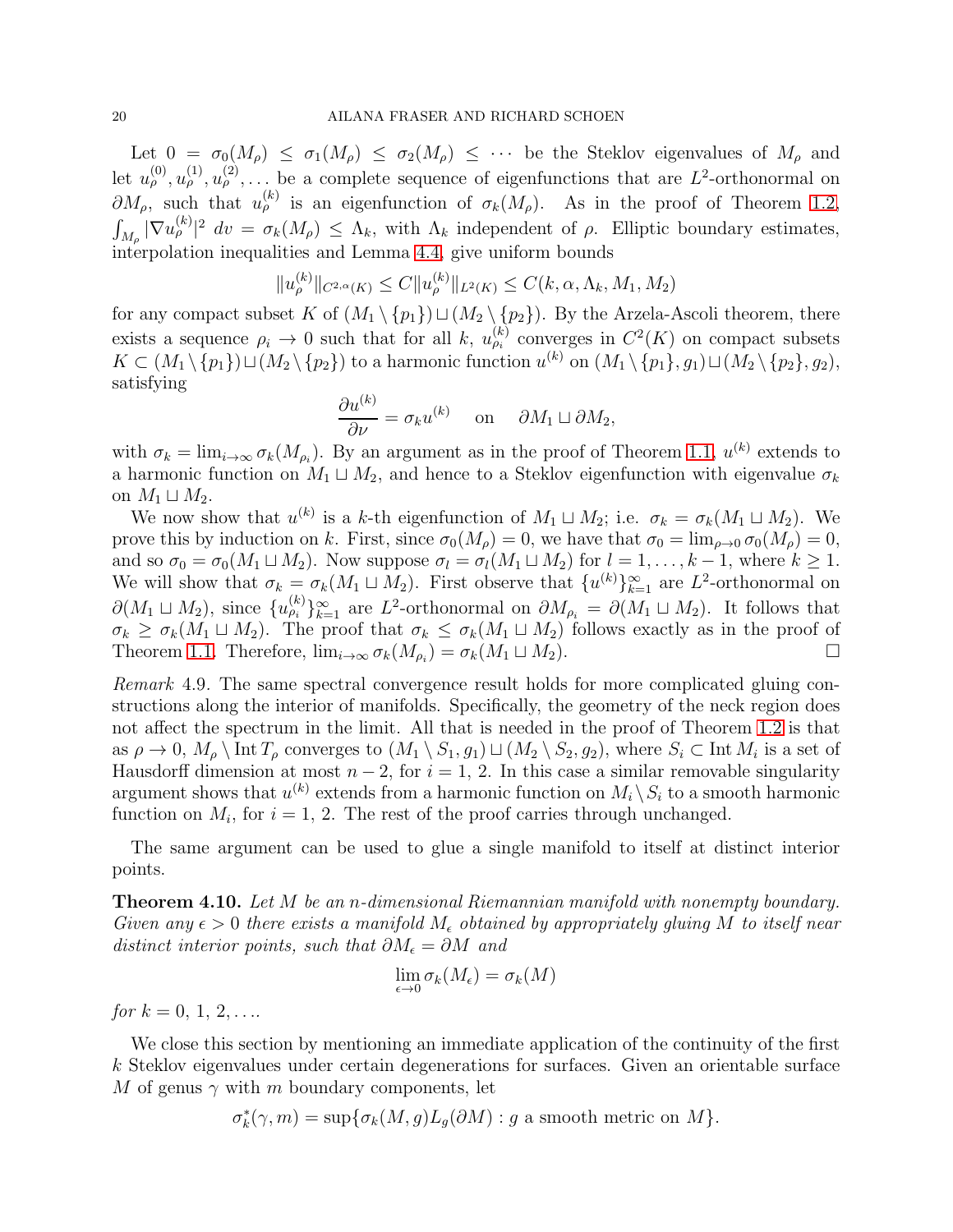For any surface, there is an upper bound

$$
\sigma_k^*(\gamma, m) \le 2\pi(\gamma + m + k - 1)
$$

independentof the metric ([\[K1\]](#page-24-5)). However, the exact value of  $\sigma_k^*(\gamma, m)$  is only known in a few cases. As discussed in section [2,](#page-2-3)  $\sigma_k^*(0,1) = 2\pi k$  ([\[W\]](#page-24-0), [\[HPS\]](#page-24-2), [\[GP1\]](#page-24-1)), and is achieved by the Euclidean disk for  $k = 1$ , but is not achieved for any  $k \geq 2$  (Theorem [2.3,](#page-2-2) and [\[GP1\]](#page-24-1) for  $k = 2$ . The only other sharp upper bounds that are known are for  $k = 1$  for the annulus and Möbius band. In [\[FS4\]](#page-23-2) the authors proved that  $\sigma_1^*(0, 2) = 4\pi/T_{1,0}$  where  $T_{1,0} \approx 1.2$  is the unique positive solution of  $t = \coth t$ , and the supremum is uniquely (up to  $\sigma$ -homothety) achieved by the induced metric on the critical catenoid.

As a consequence of the gluing results of this section, we have the following lower bound for  $\sigma_k^*(\gamma, m)$ , as discussed in [\[P2,](#page-24-4) Equation (0.2)].

# <span id="page-20-0"></span>Corollary 4.11.

$$
\sigma_k^*(\gamma, m) \ge \max_{\substack{k_1 + \dots + k_s = k \\ k_j \ge 1 \forall j \\ \gamma_1 + \dots + \gamma_s \le \gamma \\ \gamma_1 < \gamma \text{ or } m_1 + \gamma_1 < m + \gamma \text{ if } s = 1}} \sum_{j=1}^s \sigma_{k_j}^*(\gamma_j, m_j)
$$

*Proof.* Suppose the maximum of the right hand side is achieved for some  $k_1, \ldots, k_s, \gamma_1, \ldots, \gamma_s$ , and  $m_1, \ldots, m_s$ . Let  $M_{\gamma_j,m_j}$  be a Riemannian surface of genus  $\gamma_j$  with  $m_j$  boundary components such that  $\overline{\sigma}_{k_j}(M_{\gamma_j,m_j})$  is arbitrarily close to  $\sigma_{k_j}^*(\gamma_j,m_j)$ . By rescaling the metrics on the surfaces we may assume that  $\sigma_{k_j}(M_{\gamma_j,m_j}) = 1$  for  $j = 1, \ldots, s$ . Then  $\sigma_k(M_{\gamma_1,m_1} \sqcup \cdots \sqcup$  $M_{\gamma_s,m_s}$  = 1 and  $\overline{\sigma}_k(M_{\gamma_1,m_1}\sqcup \cdots \sqcup M_{\gamma_s,m_s}) = \sum_{j=1}^s \overline{\sigma}_{k_j}(M_{\gamma_j,m_j})$  which is arbitrarily close to  $\sum_{j=1}^s \sigma_{k_j}^*(\gamma_j, m_j)$ . Using Theorem [1.2](#page-1-1) we glue the surfaces  $M_{\gamma_1,m_1}, \ldots, M_{\gamma_s,m_s}$  together using cylindrical necks between interior points to obtain a Riemannian surface M of genus  $\gamma_1 + \cdots + \gamma_s$  with  $m_1 + \cdots + m_s$  boundary components, and such that  $\overline{\sigma}_k(M)$  is arbitrarily close to  $\overline{\sigma}_k(M_{\gamma_1,m_1}\sqcup\cdots\sqcup M_{\gamma_s,m_s})$ . If  $m-(m_1+\cdots+m_s)=l>0$ , then using Theorem [4.8](#page-18-0) we glue two of the boundary components of M together to reduce the number of boundary components by one and increase the genus by one, while changing the normalized eigenvalues by an arbitrarily small amount. Doing this  $l$  times, we obtain a surface with  $m$  boundary components and genus  $\gamma_1 + \cdots + \gamma_s + l \leq \gamma$ . On the other hand, if  $m - (m_1 + \cdots + m_s) = l < 0$ , then we remove  $l$  small disjoint disks from  $M$  to obtain a surface with  $m$  boundary components with genus  $\gamma_1 + \cdots + \gamma_s \leq \gamma$ , while changing the normalized eigenvalues by an arbitrarily small amount([\[FS4,](#page-23-2) Proposition 4.3]). In either case, if the resulting surface has genus less than  $\gamma$ , then using Theorem [4.10](#page-19-0) we glue the surface to itself between two interior points to increase the genus by one without changing the number of boundary components, while changing the normalized eigenvalues by an arbitrarily small amount. Repeating this as necessary, we obtain a Riemannian surface  $M'$  of genus  $\gamma$  with m boundary components with  $\overline{\sigma}_k(M')$  arbitrarily close to  $\sum_{j=1}^s \sigma_{k_j}^*(\gamma_j, m_j)$ .

#### 5. HIGHER STEKLOV EIGENVALUES FOR THE ANNULUS AND MÖBIUS BAND

It is an open question to determine the suprema of the higher Steklov eigenvalues among all smooth metrics on the annulus and Möbius band, and whether the suprema are achieved. For the first nonzero eigenvalue, as discussed in Section [3,](#page-3-2) the authors proved in [\[FS4\]](#page-23-2) that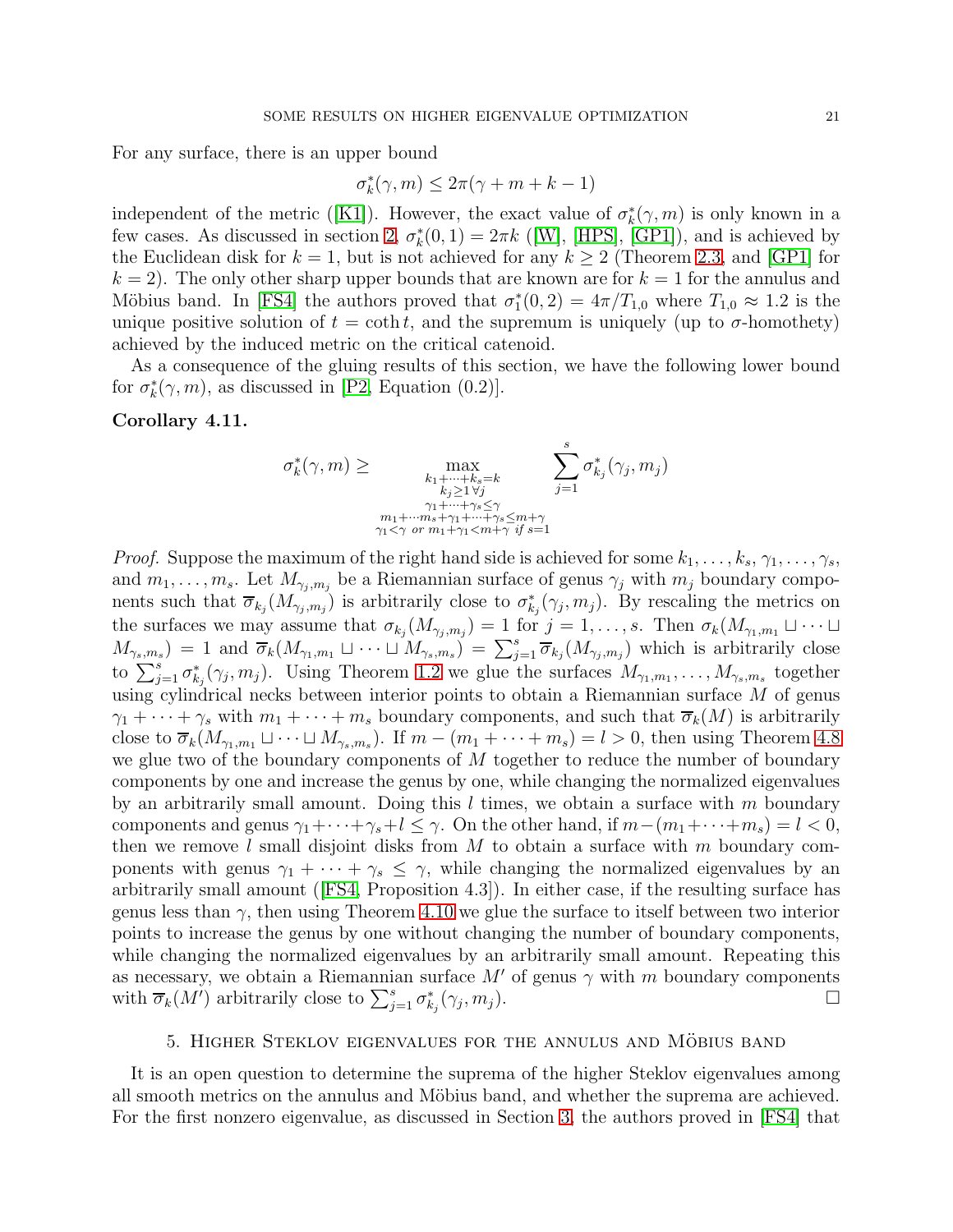there exists a smooth metric on the annulus and on the Möbius band that maximizes the first nonzero normalized Steklov eigenvalue, and explicitly characterized the maximizing metric as the induced metric on the critical catenoid and the critical Möbius band, respectively. The characterization of the maximizing metrics involves a nontrivial argument showing that a metric that maximizes the first nonzero eigenvalue must be  $\sigma$ -homothetic to an  $S^1$ -invariant metric. The result then follows from an analysis of  $S<sup>1</sup>$ -invariant metrics on the annulus [\[FS1,](#page-23-12) Section 3] and Möbius band [\[FS4,](#page-23-2) Proposition 7.1]. In particular, the supremum of the first nonzero eigenvalue over all metrics is the same as the supremum of the first nonzero eigenvalue among all  $S^1$ -invariant metrics. One can then ask whether anything like this is true for the higher eigenvalues. [\[FTY\]](#page-23-4) and [\[FSa\]](#page-23-5) extended the analysis of  $S^1$ -invariant metrics to higher Steklov eigenvalues, and for each  $k \geq 2$ , determined the supremum of the  $k$ -th nonzero normalized Steklov eigenvalue among all  $S<sup>1</sup>$ -invariant metrics on the annulus and the Möbius band. Moreover, in each case, the supremum is achieved by the induced metric on an explicit free boundary annulus or Möbius band in a Euclidean ball, except for the supremum of second normalized eigenvalue on the annulus, which is not achieved. In summary, in the case of the annulus, Fan-Tam-Yu proved:

<span id="page-21-0"></span>**Theorem 5.1** ([\[FTY\]](#page-23-4)). Let  $\sigma_k^{S^1}$  $\frac{S^1}{k}$  be the supremum of k-th normalized Steklov eigenvalue among all  $S^1$ -invariant metrics on the annulus.

(i)  $\sigma_2^{S^1} = 4\pi$ . Moreover,  $\bar{\sigma}_2(g_T) \rightarrow 4\pi$  as  $T \rightarrow \infty$ , where  $g_T = dt^2 + d\theta^2$  on the cylinder  $[0, T] \times \mathbb{S}^1$ , and the supremum  $4\pi$  is not achieved.

(ii)  $\sigma_{2k-1}^{S^1} = 4k\pi/T_{1,0}$  for all  $k \geq 1$ , where  $T_{1,0}$  is the unique positive solution of  $t = \coth t$ , and is achieved by the induced metric on the k-critical catenoid.

(iii)  $\sigma_{2k}^{S^1} = 4k\pi \tanh(kT_{k,1})$  for  $k > 1$ , where  $T_{k,1}$  is the unique positive solution of  $k \tanh(kt) = \coth(t)$ , and is achieved by the induced metric from an explicit free boundary minimal immersion of the annulus into  $\mathbb{B}^4$ .

Here we use the notation  $\bar{\sigma}_k(g) := \sigma_k(g)L_g(\partial M)$  for the k-th normalized Steklov eigenvalue of a surface  $(M, g)$ . In the case of the Möbius band, Fraser-Sargent proved:

<span id="page-21-1"></span>Theorem 5.2 ([\[FSa\]](#page-23-5)). Let  $\sigma_k^{S^1}$  $\frac{S^1}{k}$  be the supremum of the k-th normalized Steklov eigenvalue among  $S^1$ -invariant metrics on the Möbius band. For all  $k \geq 1$ ,

$$
\sigma_{2k-1}^{S^1} = \sigma_{2k}^{S^1} = 4\pi k \tanh(2kT_{2k,1})
$$

and the supremum is achieved by the induced metric from an explicit free boundary minimal embedding of the Möbius band into  $\mathbb{B}^4$ .

It is natural to ask whether the maximizers for the higher eigenvalues among  $S^1$ -invariant metrics, in Theorem [5.1](#page-21-0) on the annulus and Theorem [5.2](#page-21-1) on the Möbius band, also maximize among all metrics, as they do for the first eigenvalue when  $k = 1$ . We show that this is not the case for the higher eigenvalues. Specifically, for  $k \geq 2$ , using Theorem [1.1](#page-1-0) we construct smooth metrics on the annulus and Möbius band with  $k$ -th eigenvalue strictly bigger than the supremum of the  $k$ -th eigenvalue over  $S^1$ -invariant metrics.

**Theorem 5.3.** For  $k \geq 2$ , the supremum  $\sigma_k^*$  of the k-th normalized Steklov eigenvalue over all smooth metrics on the annulus (or respectively, Möbius band) is strictly bigger than the supremum  $\sigma_k^{S^1}$  $s<sup>1</sup>$  over  $S<sup>1</sup>$ -invariant metrics on the annulus (or respectively, Möbius band).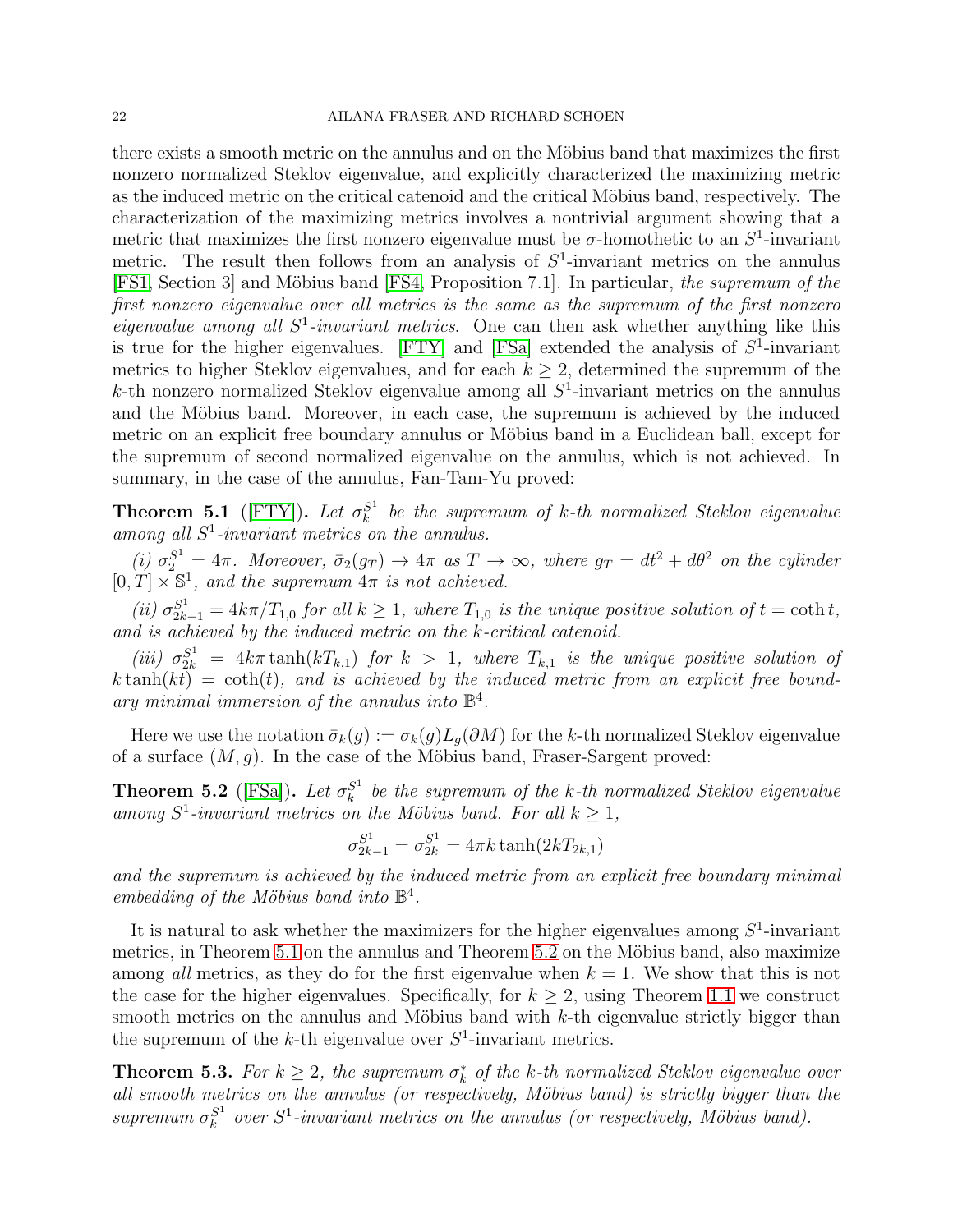*Proof.* Fix  $k > 2$ . Let  $\tilde{M}$  be the disjoint union of the critical catenoid C and  $k-1$  Euclidean unit disks D. Observe that

$$
\sigma_0(\tilde{M}) = \sigma_1(\tilde{M}) = \cdots = \sigma_{k-1}(\tilde{M}) = 0, \quad \sigma_k(\tilde{M}) = 1
$$

and

$$
\bar{\sigma}_k(\tilde{M}) = L(\partial C) + (k-1)L(\partial \mathbb{D}) = \frac{4\pi}{T_{1,0}} + 2(k-1)\pi > \frac{4\pi}{1.2} + 2(k-1)\pi.
$$

By Theorem [1.1,](#page-1-0) for any  $\epsilon > 0$ , there is a smooth metric annulus M obtained by gluing C and  $k-1$  disks D together, such that  $|\bar{\sigma}_k(\tilde{M}) - \bar{\sigma}_k(M)| < \epsilon$ . We claim that  $\bar{\sigma}_k(M) > \sigma_k^{S^1}$  $\frac{S^1}{k}$ , where  $\sigma_k^{S^1}$  $s<sub>k</sub><sup>S<sub>1</sub></sup>$  is the supremum of the k-th normalized Steklov eigenvalue over all  $S<sup>1</sup>$ -invariant metrics on the annulus. First note that for  $k = 2$ ,

$$
\bar{\sigma}_2(\tilde{M}) > \frac{4\pi}{1.2} + 2\pi > 4\pi = \sigma_2^{S^1}.
$$

For  $k = 2l - 1$  odd with  $l > 1$ , we have

$$
\bar{\sigma}_k(\tilde{M}) > \frac{4\pi}{1.2} + 2(2l - 2)\pi = \frac{4\pi l + .8\pi(l - 1)}{1.2} > \frac{4\pi l}{1.2} > \frac{4\pi l}{T_{1,0}} = \sigma_k^{S^1}.
$$

For  $k = 2l$  even with  $l > 1$ , we have

$$
\bar{\sigma}_k(\tilde{M}) > \frac{4\pi}{1.2} + 2(2l - 1)\pi > 4l\pi > 4l\pi \tanh(lT_{k,1}) = \sigma_k^{S^1}.
$$

For each  $k \geq 2$ , by choosing  $\epsilon > 0$  sufficiently small, it follows that  $\bar{\sigma}_k(M) > \sigma_k^{S^1}$  $\frac{S^1}{k}$ .

We now consider the case of the Möbius band. In this case, we let  $M$  be the disjoint union of the critical Möbius band C and  $k-1$  Euclidean disks D. Observe that

$$
\sigma_0(\tilde{M}) = \sigma_1(\tilde{M}) = \cdots = \sigma_{k-1}(\tilde{M}) = 0, \quad \sigma_k(\tilde{M}) = 1
$$

and

$$
\bar{\sigma}_k(\tilde{M}) = L(\partial C) + (k-1)L(\partial \mathbb{D}) = 2\pi\sqrt{3} + 2(k-1)\pi.
$$

By Theorem [1.1,](#page-1-0) for any  $\epsilon > 0$ , there is a smooth metric Möbius band M obtained by gluing C and  $k-1$  disks D together, such that  $|\bar{\sigma}_k(\tilde{M}) - \bar{\sigma}_k(M)| < \epsilon$ . We claim that  $\bar{\sigma}_k(M) > \sigma_k^{S^1}$  $\frac{S^1}{k}$ , where now  $\sigma_k^{S^1}$  denotes the supremum of the k-th normalized Steklov eigenvalue over all  $S^1$ -invariant metrics on the Möbius band. For  $k = 2l$  even, with  $l \geq 1$ , this is clear, since

$$
\bar{\sigma}_k(\tilde{M}) = 2\pi\sqrt{3} + 2(2l - 1)\pi > 4\pi l > 4\pi l \tanh(2lT_{2l,1}) = \sigma_k^{S^1}.
$$

For  $k = 2l - 1$  odd, with  $l > 1$ , we need a better approximation of  $4\pi l \tanh(2lT_{2l,1})$ . First observe that

$$
\frac{d}{dt}\coth t = -\frac{1}{\sinh^2 t} > -\frac{1.2}{t^2} = \frac{d}{dt}\left(\frac{1.2}{t}\right)
$$

since  $\sinh t/t \ge 1$  for all t. Also,  $T_{2,1} = \ln(2 + \sqrt{3})/2$ , and  $\coth(T_{2,1}) = \sqrt{3} < 1.2/T_{2,1}$ . It follows that  $\coth t < 1.2/t$  for all  $t < T_{2,1}$ . Denote by  $t_k$  the unique positive solution of  $k \tanh(kt) = 1.2/t$ . Recall that  $T_{k,1}$  is the unique positive solution of  $k \tanh(kt) = \coth t$ . Since $\coth t < 1.2/t$  for all  $t < T_{2,1}, T_{k,1} < T_{2,1}$  for  $k > 2$  ([\[FTY,](#page-23-4) Lemma 2.3]), and k tanh(kt) is increasing in t, it follows that  $T_{k,1} < t_k$ . Therefore, if  $k > 2$ ,

$$
k \tanh(kT_{k,1}) < k \tanh(kt_k).
$$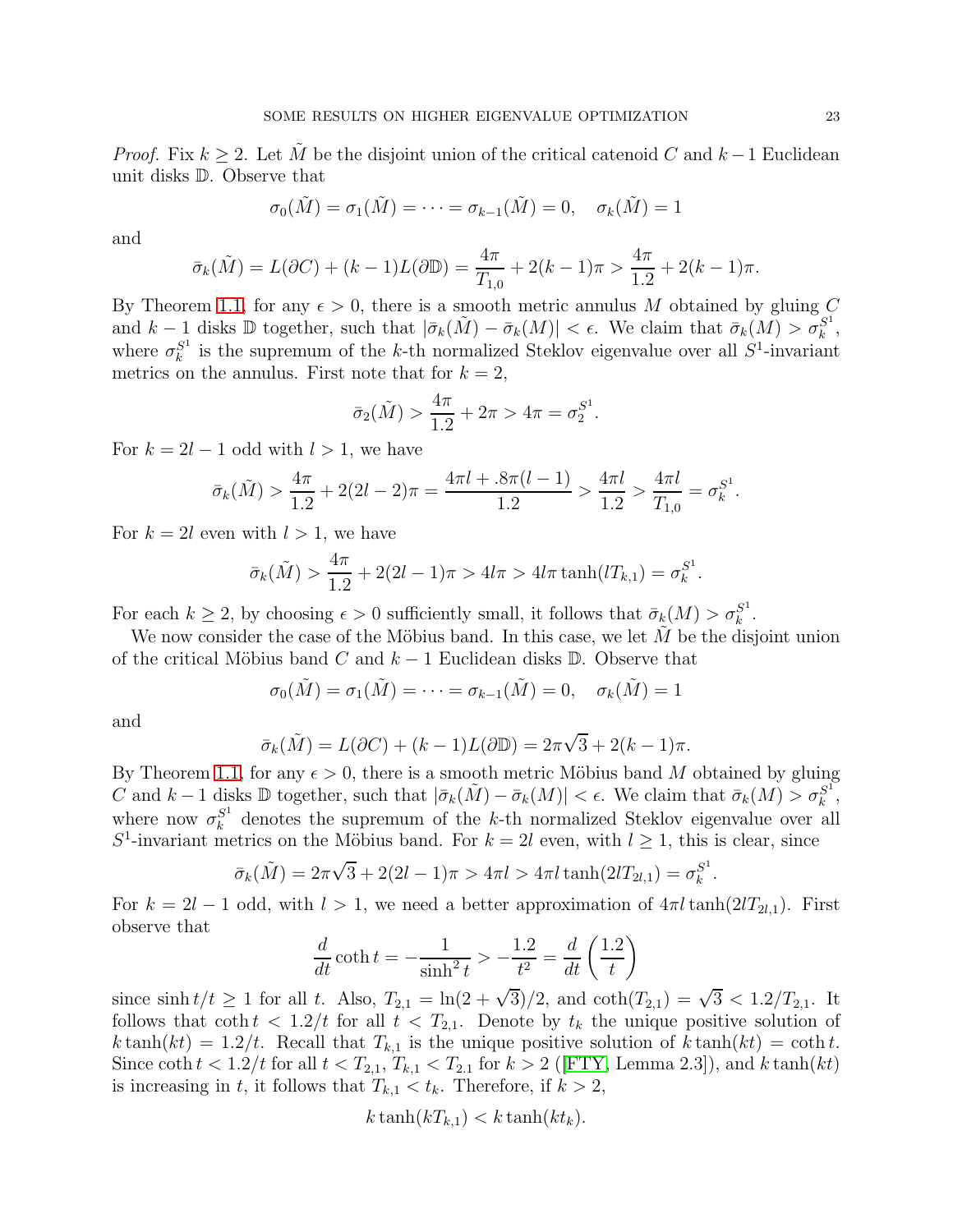By definition of  $t_k$ ,  $k \tanh(kt_k) = 1.2/t_k$ . Therefore  $\tanh(kt_k) = 1.2/(kt_k)$  and so  $t_1 = kt_k$ . By approximation we have that  $t_1 > 1.36$ . Finally, for  $l > 1$ ,

$$
\sigma_{2l-1}^{S^1} = 4\pi l \tanh(2l_{2l,1}) < 4\pi l \tanh(2l_{2l}) = 2\pi \frac{1.2}{t_{2l}} = 4\pi l \frac{1.2}{t_1} < 4\pi l \frac{1.2}{1.36} < 2\pi l \cdot (1.77).
$$

On the other hand,

$$
\bar{\sigma}_{2l-1}(\tilde{M}) = 2\pi\sqrt{3} + 2(2l - 2)\pi = 2\pi(2l + \sqrt{3} - 2).
$$

If  $l > 1$ , it is straightforward to check that  $2l + \sqrt{3} - 2 > 1.77 l$ , and so  $\bar{\sigma}_{2l-1}(\tilde{M}) > \sigma_{2l}^{S^1}$  $\frac{S^1}{2l-1}$ . For each  $k \geq 2$ , if  $\epsilon > 0$  is sufficiently small, then  $\bar{\sigma}_k(M) > \sigma_k^{S^1}$ k . — Первый процесс в постановки программа в серверном становки производительно становки производите с производ<br>В серверном становки производительно становки производительно становки производительно становки производительн

Remark 5.4. As in the case of the disk, it might be reasonable to expect that maximizing metrics do not exist for higher eigenvalues on the annulus and Möbius band, and to ask:

- (i) Is the supremum of the k-th nonzero normalized Steklov eigenvalue among all smooth metrics on the annulus  $4\pi/T_{1,0} + 2(k-1)\pi$ , where  $T_{1,0} \approx 1.2$  is the unique positive number such that  $\coth t = t$ ?
- (ii) Is the supremum of the  $k$ -th nonzero normalized Steklov eigenvalue among all smooth metrics on the Möbius band  $2\pi\sqrt{3} + 2(k-1)\pi$ ?

That this might be true is also suggested by results for higher eigenvalues of the Laplacian on the two-sphere and real projective plane [\[KNPP\]](#page-24-10), [\[K3\]](#page-24-11), [\[P1\]](#page-24-12), [\[N\]](#page-24-13), [\[NS\]](#page-24-14), [\[NP\]](#page-24-15).

#### **REFERENCES**

- <span id="page-23-11"></span>[AF] R. Adams, J. Fournier, Sobolev spaces, Second edition, Pure and Applied Mathematics (Amsterdam) 140, Elsevier/Academic Press, Amsterdam, 2003.
- <span id="page-23-6"></span>[A] C. Anné, Spectre du laplacien et écrasement d'anses, Ann. Sci. cole Norm. Sup. (4) 20 (1987), no. 2, 271–280.
- <span id="page-23-7"></span>[CE] B. Colbois, A. El Soufi, Extremal eigenvalues of the Laplacian on Euclidean domains and closed surfaces, Math. Z. 278 (2014), no. 1-2, 529–546.
- <span id="page-23-3"></span>[CGH] B. Colbois, A. Girouard, A. Hassannezhad, The Steklov and Laplacian spectra of Riemannian manifolds with boundary, [arXiv:1810.00711.](http://arxiv.org/abs/1810.00711)
- <span id="page-23-8"></span>[E] J. Eichhorn, The boundedness of connection coefficients and their derivatives, Math. Nachr. 152 (1991), 145–158.
- <span id="page-23-4"></span>[FTY] X.-Q. Fan, L.F. Tam and G. Yu, Extremal problems for Steklov eigenvalues on annuli, Calc. Var. Partial Differential Equations 54 (2015), no. 1, 1043–1059.
- <span id="page-23-5"></span>[FSa] A. Fraser, P. Sargent, Existence and classification of  $S^1$ -invariant free boundary annuli and Möbius bands, arXiv:1910..
- <span id="page-23-12"></span>[FS1] A. Fraser, R. Schoen, The first Steklov eigenvalue, conformal geometry, and minimal surfaces, Adv. Math. **226** (2011), no. 5, 4011-4030.
- <span id="page-23-1"></span>[FS2] A. Fraser, R. Schoen, Minimal surfaces and eigenvalue problems, Geometric analysis, mathematical relativity, and nonlinear partial differential equations, 105–121, Contemp. Math., 599, Amer. Math. Soc., Providence, RI, 2013.
- <span id="page-23-0"></span>[FS3] A. Fraser, R. Schoen, Uniqueness theorems for free boundary minimal disks in space forms Int. Math. Res. Not. IMRN 2015, no. 17, 8268–8274.
- <span id="page-23-2"></span>[FS4] A. Fraser, R. Schoen, Sharp eigenvalue bounds and minimal surfaces in the ball, Invent. Math. 203 (2016), no. 3, 823–890.
- <span id="page-23-9"></span>[FS5] A. Fraser, R. Schoen, Shape optimization for the Steklov problem in higher dimensions, Adv. Math. 348 (2019), 146–162.
- <span id="page-23-10"></span>[GT] D. Gilbarg, N. Trudinger, Elliptic Partial Differential Equations of Second Order, Second Edition, Springer-Verlag (1983).